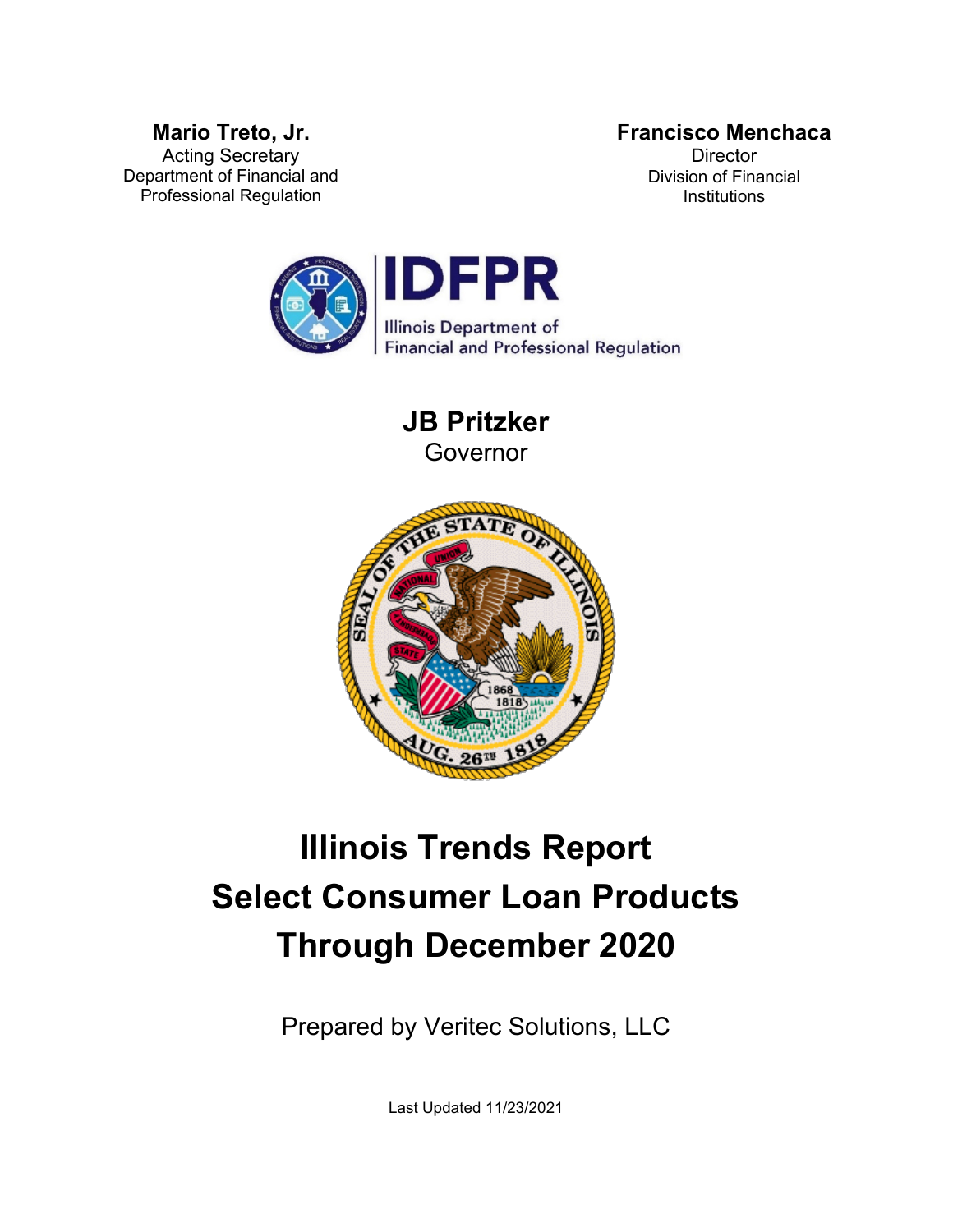



www.idfpr.com

# **Letter from the Director**

I am pleased to share the Department's 2020 Trends Report on select consumer loan products in Illinois. The Department collaborates with Veritec, its consumer loan database provider, to publish this report annually.

The report reflects the significant impact of the COVID-19 pandemic on consumer lending in 2020. Compared to previous years, there were substantial decreases in number of borrowers, number of loans issued, and aggregate amounts originated for all Veritec-reported loan types. We applaud our licensees who softened the impact of the pandemic on consumers by extending deadlines, granting forbearances and deferments, waiving fees, and following the repossession and debt collection moratoria while adapting their operations to continue serving consumers.

This report is compiled in 2021 for activity in 2020. In addition to continuing COVID-19 impacts, the 2021 Trends Report – which will be published in 2022 – will reflect momentous changes in Illinois consumer credit law that took effect in March 2021. In January 2021, the state legislature passed the Illinois Legislative Black Caucus' Economic Justice Pillar bills including Senate Bill 1792. Governor Pritzker signed the bill on March 23, 2021 and it was published as Public Act 101-0658. The Act contains the Predatory Loan Prevention Act (PLPA) which establishes a 36% APR "all in" interest rate cap on consumer loans in Illinois.

Public Act 101-0658 also extends loan reporting requirements to many Consumer Installment Loan Act (CILA) loans that were not previously reported to Veritec and eliminated the small consumer loan and installment payday loan products. As a result, all loans reported to Veritec that were made before the PLPA was signed were loans where the interest rate exceeded 36% APR, but all Veritec-reported loans made after the PLPA went into effect will have an APR at or under 36% PLPA APR.

We thank you for your continued interest in the Trends Report.

Francisco Menchaca

Francisco Menchaca Director, Division of Financial Institutions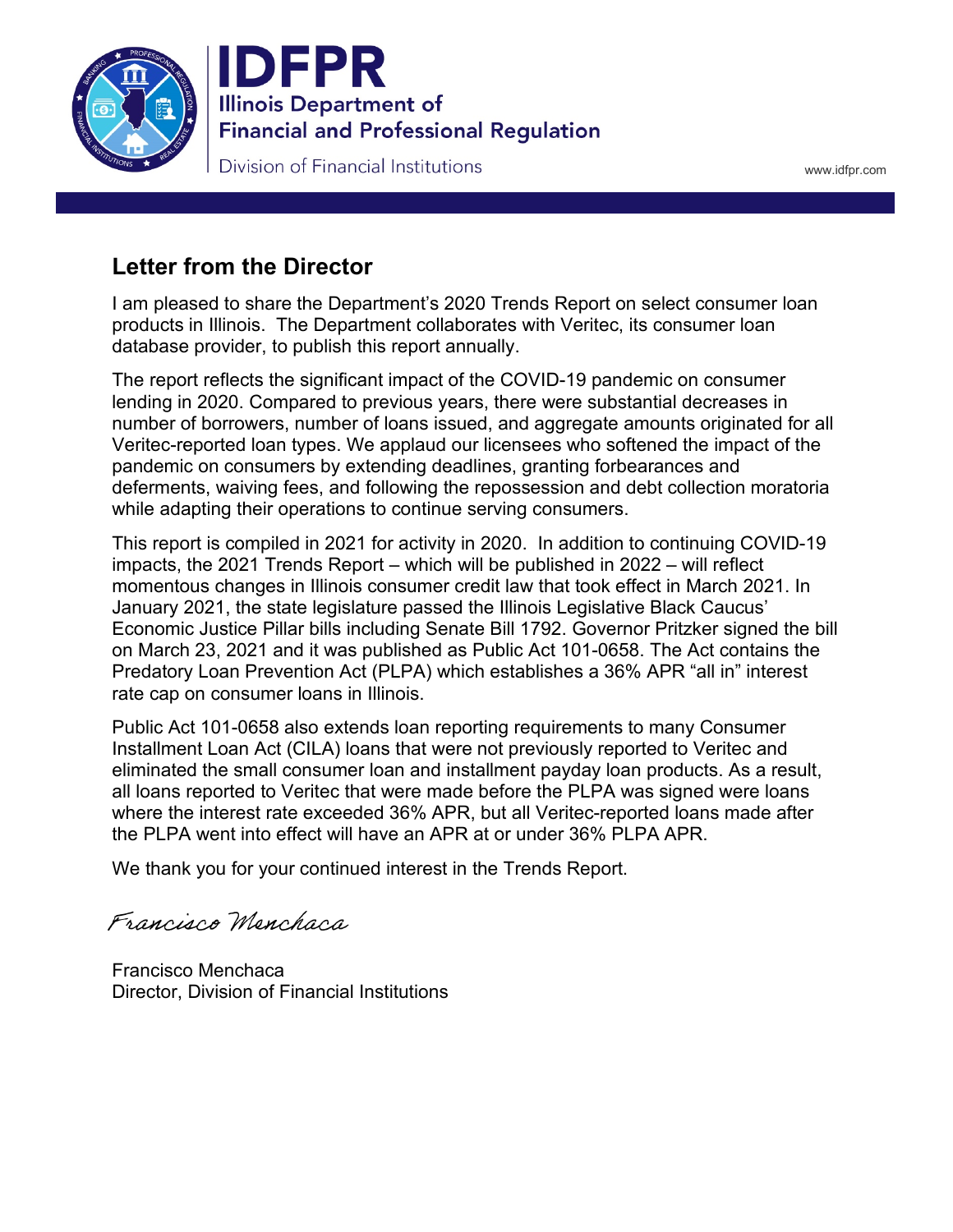#### Table of Contents

| Payday Loan Average Term, Advance Amount, and Finance Charge 18             |  |
|-----------------------------------------------------------------------------|--|
|                                                                             |  |
|                                                                             |  |
|                                                                             |  |
|                                                                             |  |
|                                                                             |  |
|                                                                             |  |
|                                                                             |  |
| Installment Payday Loan Average Term, Advance Amount, and Finance Charge 25 |  |
|                                                                             |  |
|                                                                             |  |
|                                                                             |  |
|                                                                             |  |
|                                                                             |  |
|                                                                             |  |
|                                                                             |  |
|                                                                             |  |
|                                                                             |  |
|                                                                             |  |

#### ABOUT THE INFORMATION IN THIS REPORT

THIS REPORT IS BASED ON STATISTICAL INFORMATION REQUIRED UNDER THE PAYDAY LOAN REFORM ACT ("PLRA"), 815 ILCS § 122/1 ET SEQ.; THE CONSUMER INSTALLMENT LOAN ACT, 205 ILCS § 670/1 ET SEQ., AND THE ADMINISTRATIVE RULES FOR TITLE-SECURED LENDING, 38 ILL. ADMIN CODE §§ 110.300- 430.

THE INFORMATION CONTAINED IN THIS REPORT IS BASED ON LOAN DATA REGISTERED TO THE ILLINOIS PLRA CONSUMER REPORTING SERVICE ("DATABASE") PURSUANT TO THE ACT. THE ACT WAS EFFECTIVE ON DECEMBER 6, 2005, AND THE DATABASE WENT INTO EFFECT BEGINNING IN FEBRUARY 2006. THE DATA PRESENTED IN THIS REPORT IS FOR THE PERIOD FROM JANUARY 2012 THROUGH DECEMBER 2020.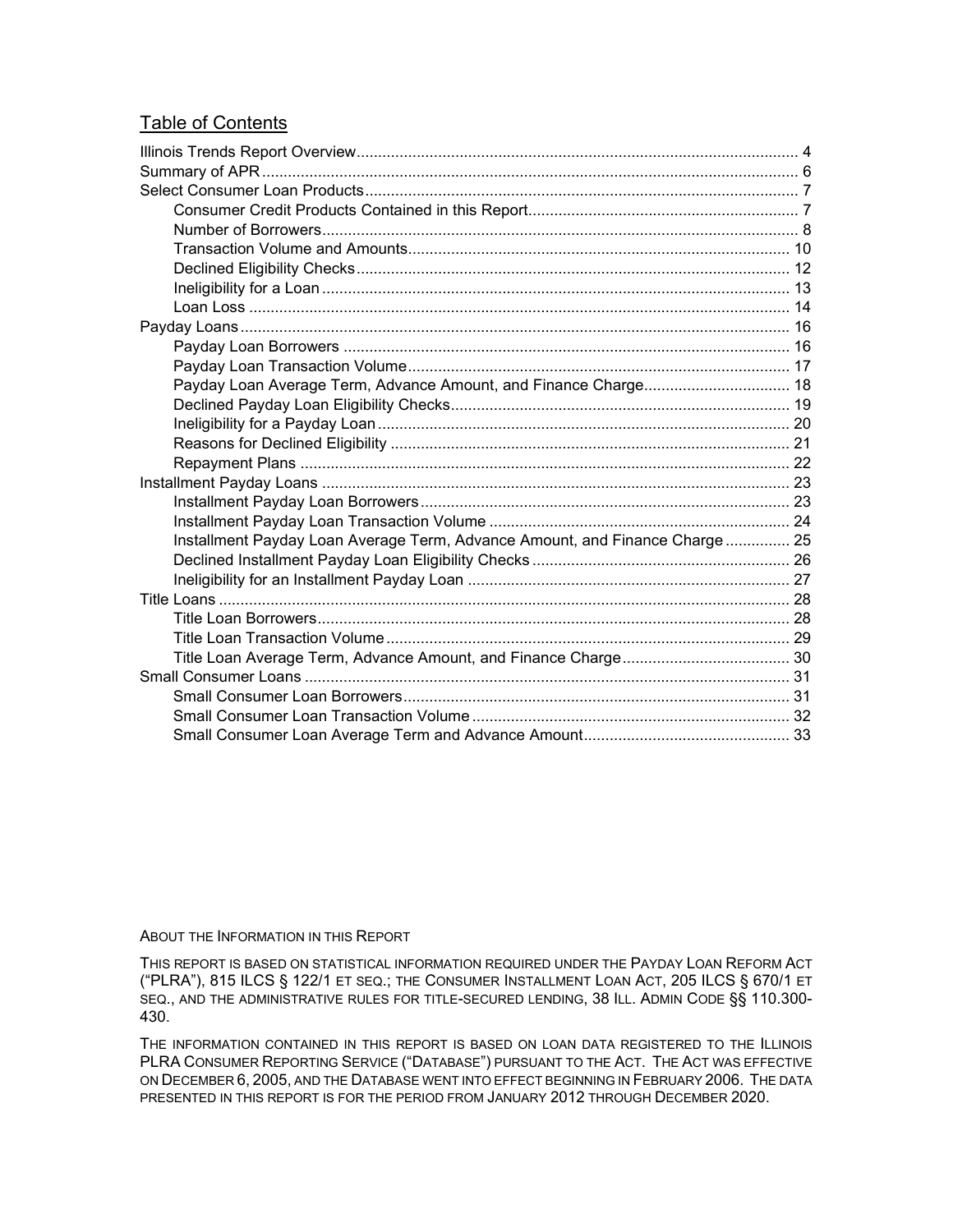## <span id="page-3-0"></span>*Illinois Trends Report Overview*

The Illinois Department of Financial & Professional Regulation's Division of Financial Institutions ("DFI") is responsible for regulating, examining, and monitoring credit unions, currency exchanges, money transmitters, consumer installment lenders, payday lenders, title insurance companies, and sales finance companies, among other licensed entities. DFI is committed to providing clear and understandable information to the businesses and residents of Illinois.

The Illinois Trends Report is a summary of consumer transactions for certain credit products in Illinois. The report describes various consumer loan products, the number of borrowers for each product, the volume of transactions and related information. Some loans were excluded from the data because information about the loan was not completely entered into the database.

The Illinois Trends Report only contains information about loan types that are required by statute to be reported to the Veritec Consumer Reporting system. Licensees required to use Veritec include:

- a. Payday Loan Reform Act licensees.
- b. Consumer Installment Loan Act licensees that offer title-secured loans.

c. Consumer Installment Loan Act licensees that offer small consumer loans. The Illinois Trends Report does not contain information about any other DFI licensees, including Sales Finance Agencies and Consumer Installment Loan Act licensees who do not offer title-secured or small consumer loans. Through 2020, licensed lenders were not required to report loans with interest rates at or below 36% APR to Veritec.

As of December 31, 2020, the Consumer Credit Section licensed a total of 1,813 entities. The table below shows the number of licensed entities per year:

|             | <b>Consumer Credit Section</b> |  |  |
|-------------|--------------------------------|--|--|
| <b>Date</b> | <b>Total Active Licenses</b>   |  |  |
| 12/31/2016  | 2,240                          |  |  |
| 12/31/2017  | 1,965                          |  |  |
| 12/31/2018  | 1,894                          |  |  |
| 12/31/2019  | 1,904                          |  |  |
| 12/31/2020  | 1,813                          |  |  |

Depository institutions like banks and credit unions do not require a CILA or PLRA license to make consumer loans in Illinois. Their lending data is not reported to Veritec and not part of this report. Similarly, pawnbrokers are governed by a separate statute. Their loans are not reported here. The report also does not capture unlicensed lending.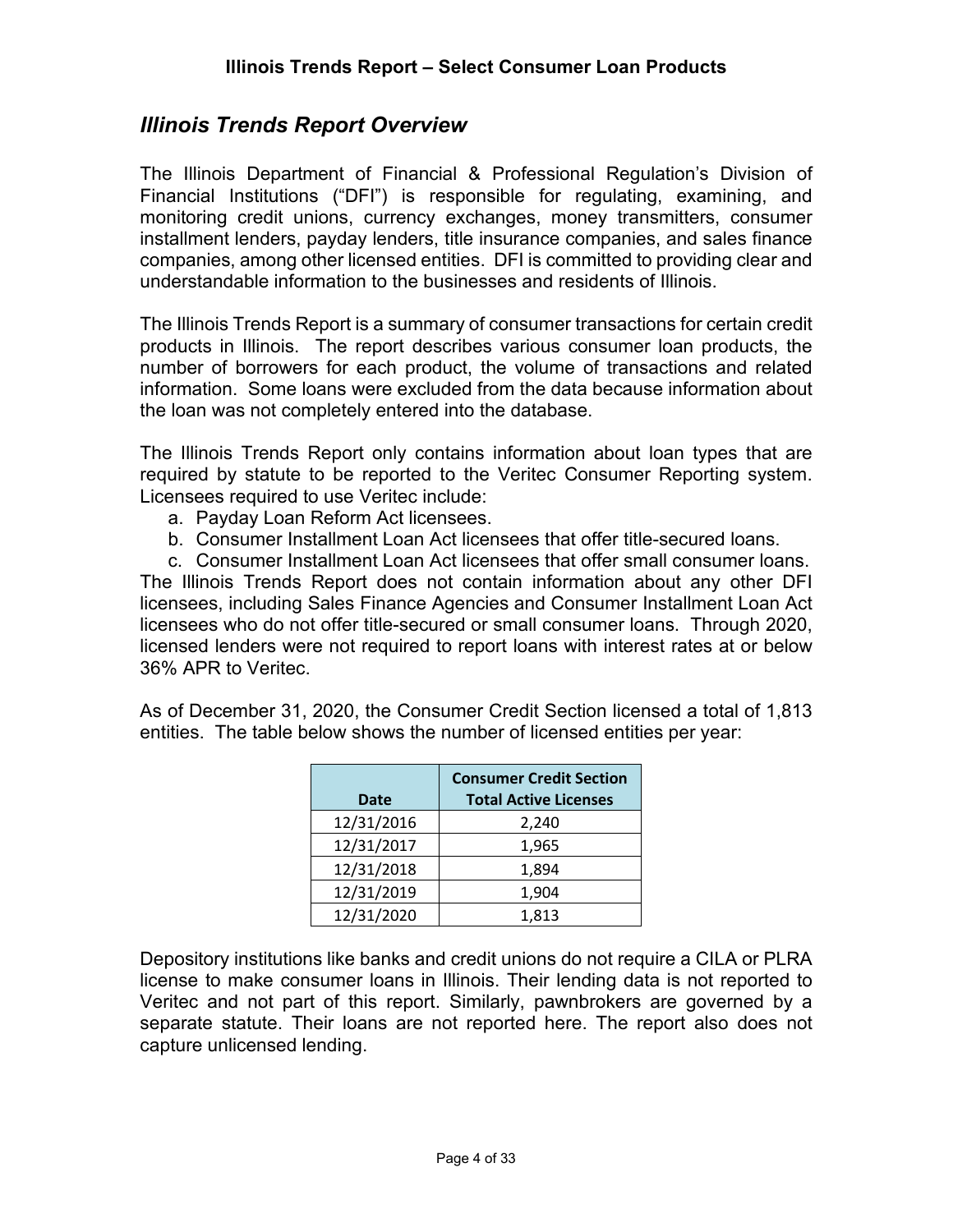The Trends Report tracks consumer loan products from January 2012 through December 2020. Below is a summary of recent transaction volume for various consumer loan products.

The average gross monthly income of Illinois borrowers with loans reported to the database from January 2012 through December 2020 was \$2,795.15, or approximately \$33,542 annually.

For the full year of 2020 compared to 2012:

- The number of unique borrowers decreased approximately 31.8%
- Overall transaction volume for products covered in this report decreased by approximately 43.3%
- Transaction volume for individual products:
	- o Payday loans decreased approximately 36.3%
	- o Installment payday loans decreased approximately 53.6%
	- o Title secured loans decreased approximately 66.1%
	- o Small consumer loans decreased approximately 31.1%

For the full year of 2020 compared to 2019:

- The number of unique borrowers decreased approximately 35.1%
- Overall transaction volume for products covered in this report decreased approximately 40.3%
- Transaction volume for individual products:
	- o Payday loans decreased approximately 43.8%
	- o Installment payday loans decreased approximately 44.3%
	- o Title secured loans decreased approximately 40.4%
	- o Small consumer loans decreased approximately 36.3%

Supporting information for this data, including the period 2012 through 2020, may be found in detail within the following report.

The report is available through DFI's website at:

idfpr.com > Financial Institutions > Consumer Credit > Illinois Trends Report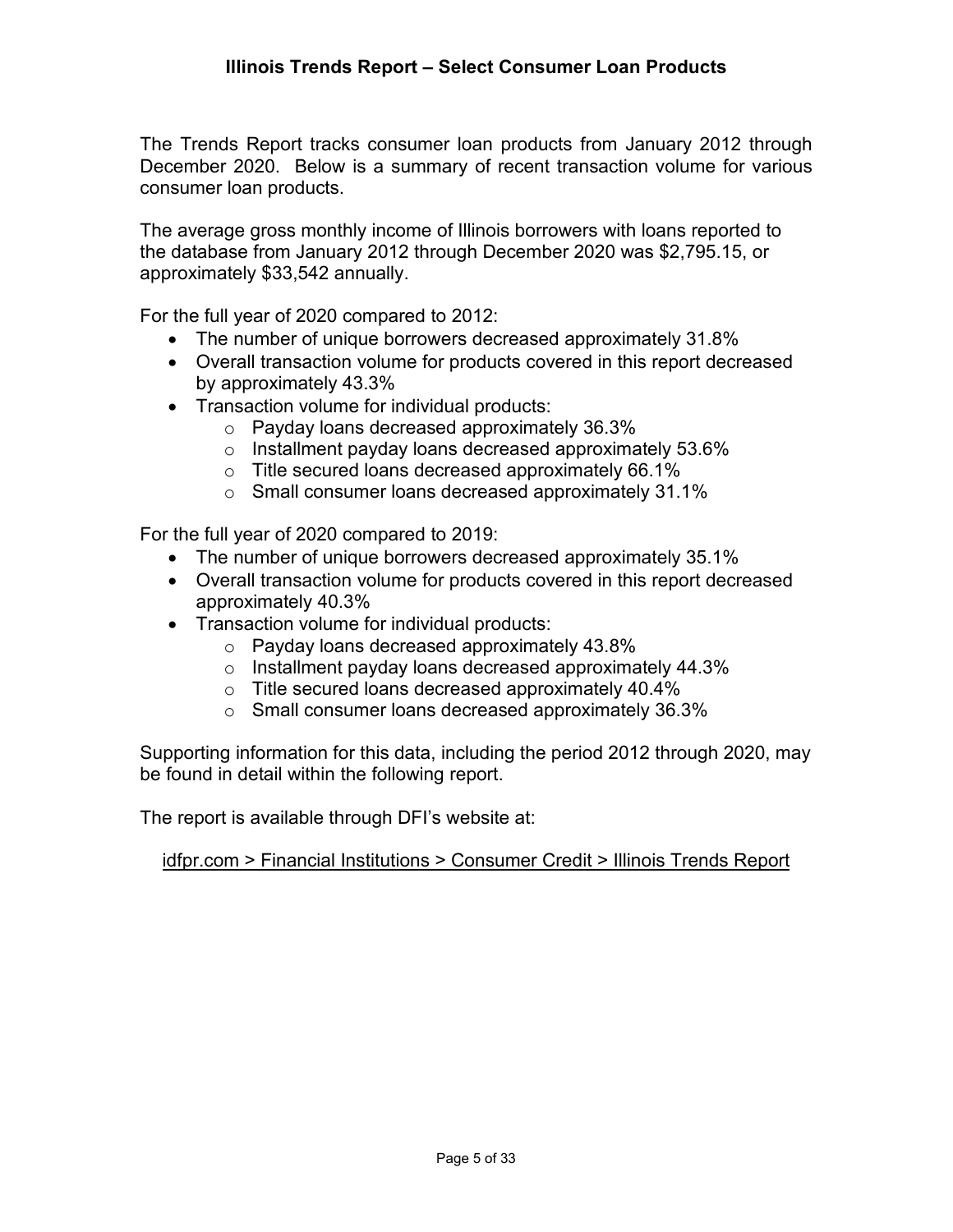## <span id="page-5-0"></span>*Summary of APR*

The Annual Percentage Rate ("APR") is the annual rate charged on a loan as characterized by a percentage rate that represents the annual cost of borrowing. CILA and PLRA adopt the federal Truth in Lending Act rules for calculating APR found in Regulation Z [12 CFR 1026].

Broadly speaking, APR is calculated by considering what a borrower will pay the lender relative to the amount borrowed given the duration of the loan. APR calculations take interest and other fees into account allowing borrowers to evaluate the true cost of each loan and compare loans apples-to-apples.

#### REMAINDER OF THIS PAGE INTENTIONALLY LEFT BLANK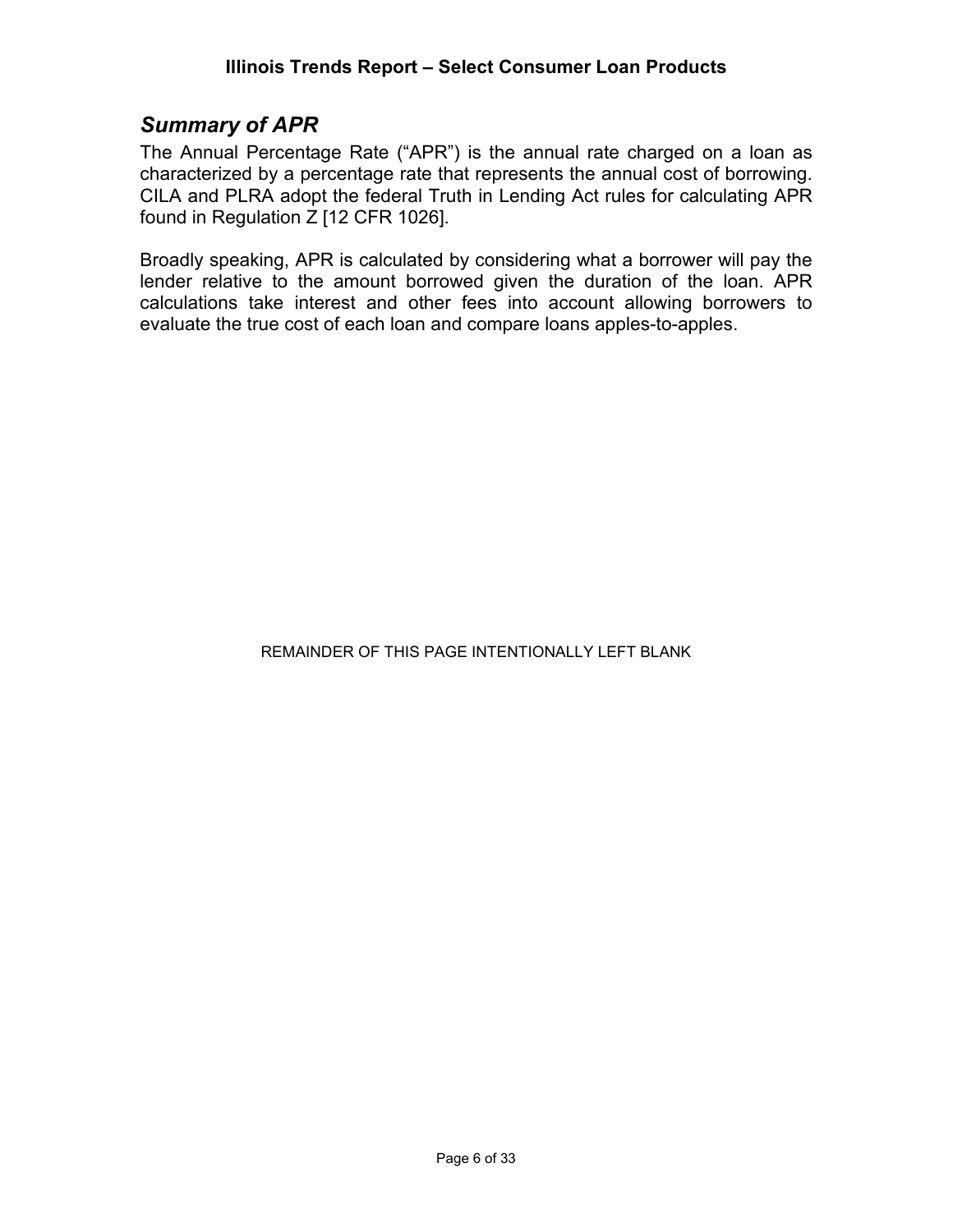# <span id="page-6-0"></span>**Select Consumer Loan Products**

Products included in this report consist of payday loans, title-secured loans, installment payday loans, and small consumer loans.

# <span id="page-6-1"></span>*Consumer Credit Products Contained in this Report*

A payday loan ("PL") is a loan with a finance charge exceeding an APR of 36% and with a minimum term no less than 14 days and no longer than 45 days. No lender may charge more than \$15.50 per \$100 loaned, or an APR of approximately 404%. Licensees have been required to input payday loans into the database since 2006. Licensees are required to input payday loan data into the database at the time the loan is opened.

An installment payday loan ("IPL") is a loan with a finance charge exceeding an APR of 36% and with a term no less than 112 days and no longer than 180 days. No lender may charge more than \$15.50 per \$100 loaned, or an APR of approximately 404%. Installment payday loans were created pursuant to the Payday Loan Reform Act ("PLRA") in 2011. Beginning in March of 2011, licensees were required to input IPL data into the database. Licensees are required to input installment payday loan data into the database at the time the loan is opened.

A title-secured loan ("Title"), pursuant to the Consumer Installment Loan Act ("CILA"), is a loan upon which interest is charged at an annual percentage rate exceeding 36%, and in which, at commencement, the obligor provides to the licensee, as security for the loan, physical possession of the obligor's title to a motor vehicle. Beginning in October of 2009, licensees were required to input titlesecured loans into the database. Licensees are required to input title-secured loan data into the database at the time the loan is opened.

A small consumer installment loan ("SCL"), pursuant to CILA, is a loan upon which interest is charged at an APR greater than 36% but less than 99%. The amount financed for an SCL may not exceed \$4,000. SCL does not include title loans. Small consumer loans were created by CILA in 2011. Beginning in March of 2011, licensees were required to input SCL data into the database. Licensees are required to input SCL data into the database no more than 90 days after the loan is opened.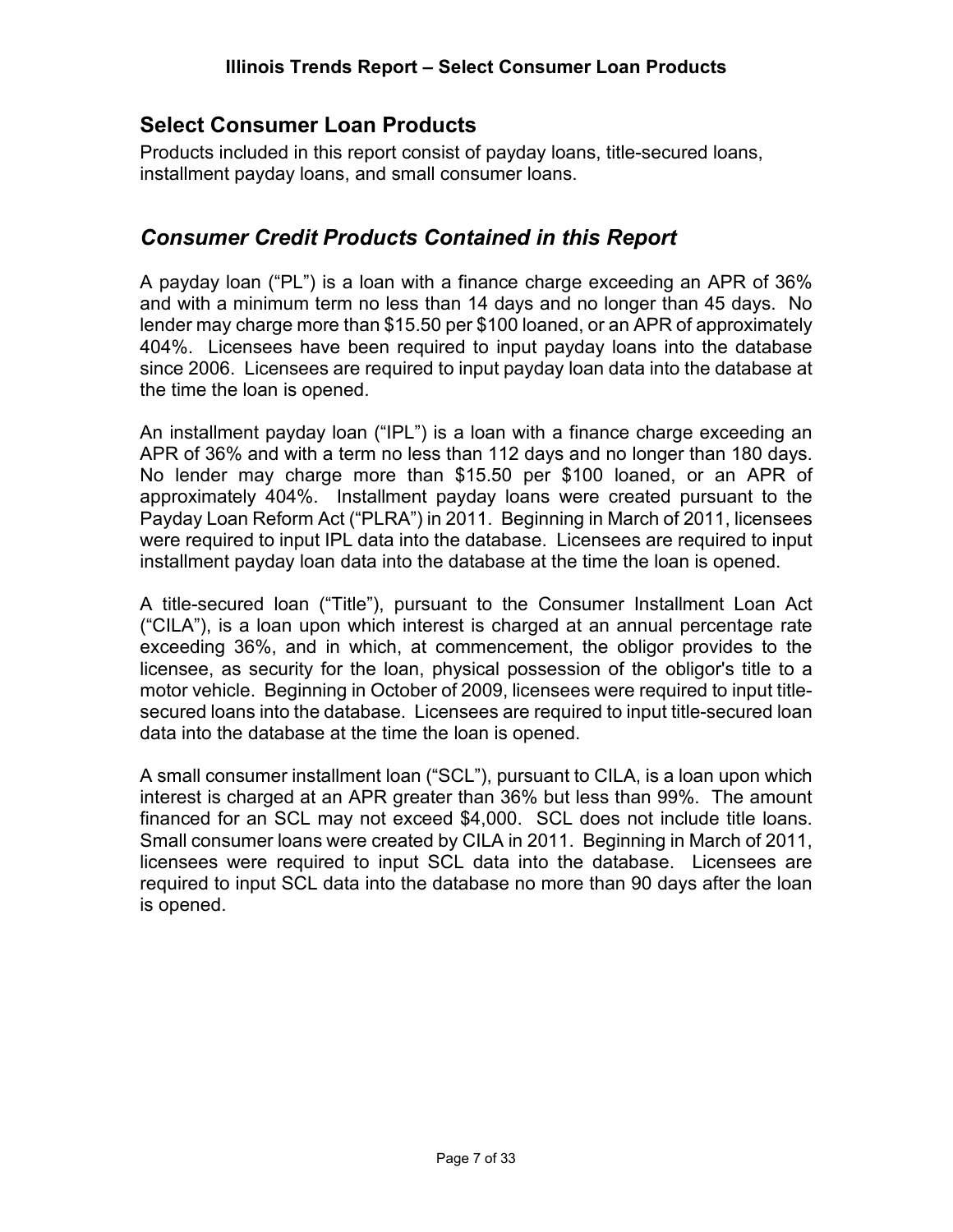# <span id="page-7-0"></span>*Number of Borrowers*

From January 2012 through December 2020, 1,413,004 borrowers took out 9,318,552 loans, or an average of 6.6 loans per borrower.

The number of unique borrowers for each year is presented in the graph below:



#### **Unique Borrowers per Year**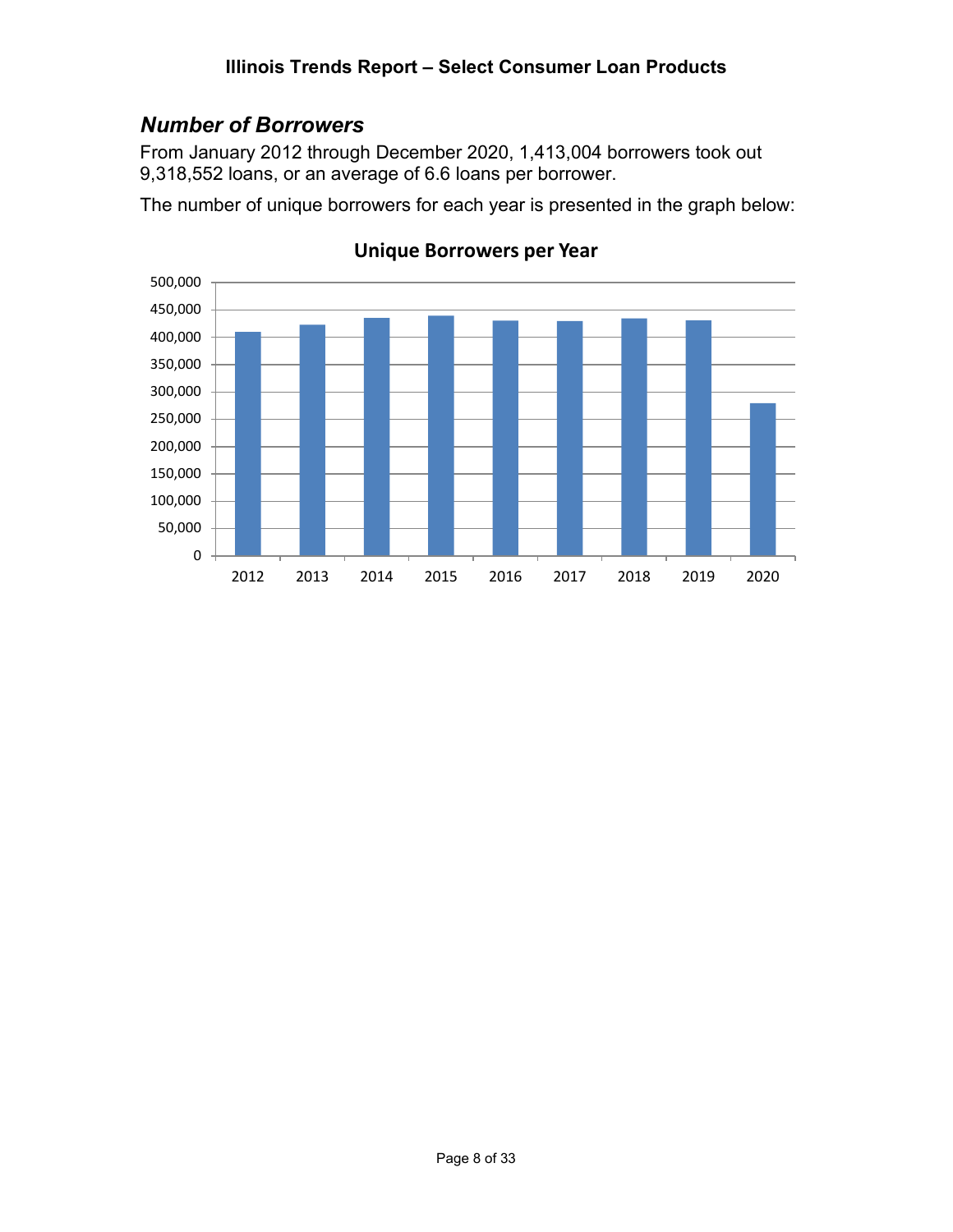| Year | <b>Unique</b><br><b>Borrowers over</b><br>All Products <sup>1</sup> <sup>2</sup> | <b>Unique</b><br><b>PL</b> | <b>Unique</b><br><b>IPL</b> | <b>Unique</b><br>Borrowers using Borrowers using Borrowers using<br><b>Title</b> | <b>Unique</b><br><b>Borrowers using</b><br><b>SCL</b> |
|------|----------------------------------------------------------------------------------|----------------------------|-----------------------------|----------------------------------------------------------------------------------|-------------------------------------------------------|
| 2012 | 409,904                                                                          | 47,891                     | 198,797                     | 82,312                                                                           | 166,487                                               |
| 2013 | 422,760                                                                          | 48,116                     | 202,470                     | 86,911                                                                           | 171,348                                               |
| 2014 | 435,401                                                                          | 54,398                     | 205,941                     | 83,989                                                                           | 180,649                                               |
| 2015 | 439,680                                                                          | 64,909                     | 198,719                     | 74,760                                                                           | 190,556                                               |
| 2016 | 430,435                                                                          | 70,561                     | 190,138                     | 67,486                                                                           | 191,808                                               |
| 2017 | 429,744                                                                          | 58,191                     | 189,352                     | 61,374                                                                           | 205,050                                               |
| 2018 | 434,607                                                                          | 47,970                     | 190,108                     | 55,175                                                                           | 224,189                                               |
| 2019 | 430,742                                                                          | 47,295                     | 190,644                     | 49,384                                                                           | 229,857                                               |
| 2020 | 279,552                                                                          | 28,759                     | 112,438                     | 29,051                                                                           | 154,316                                               |

# *Number of Borrowers (continued)*

The average monthly gross income of Illinois borrowers with loans reported to the database from January 2012 through December 2020 was \$2,795.15, or approximately \$33,542 annually.

The distributions of borrower incomes during 2012 as well as 2016 through 2020 are shown in the table below:

|      | <b>Annual Income for Borrowers of Tracked Products</b> |               |              |  |  |
|------|--------------------------------------------------------|---------------|--------------|--|--|
| Year | $<$ \$30 $k$                                           | \$30k - \$50k | $>$ \$50 $k$ |  |  |
| 2012 | 62.6%                                                  | 22.9%         | 14.6%        |  |  |
| 2016 | 56.0%                                                  | 26.3%         | 17.6%        |  |  |
| 2017 | 53.3%                                                  | 27.8%         | 18.9%        |  |  |
| 2018 | 51.4%                                                  | 28.8%         | 19.9%        |  |  |
| 2019 | 48.3%                                                  | 30.3%         | 21.4%        |  |  |
| 2020 | 46.5%                                                  | 31.2%         | 22.2%        |  |  |

<span id="page-8-0"></span><sup>&</sup>lt;sup>1</sup> Borrowers are determined to be "unique" based on social security number.

<sup>&</sup>quot;All Products" totals may not match the sum of borrowers for each individual product because a borrower may utilize any number of products but will still only be counted once in the total.

<span id="page-8-1"></span><sup>2</sup> Loans that are designated administratively closed (essentially canceled) are not included in the reported data. As a result of this and other dynamic database processes, data shown may differ from previous reports.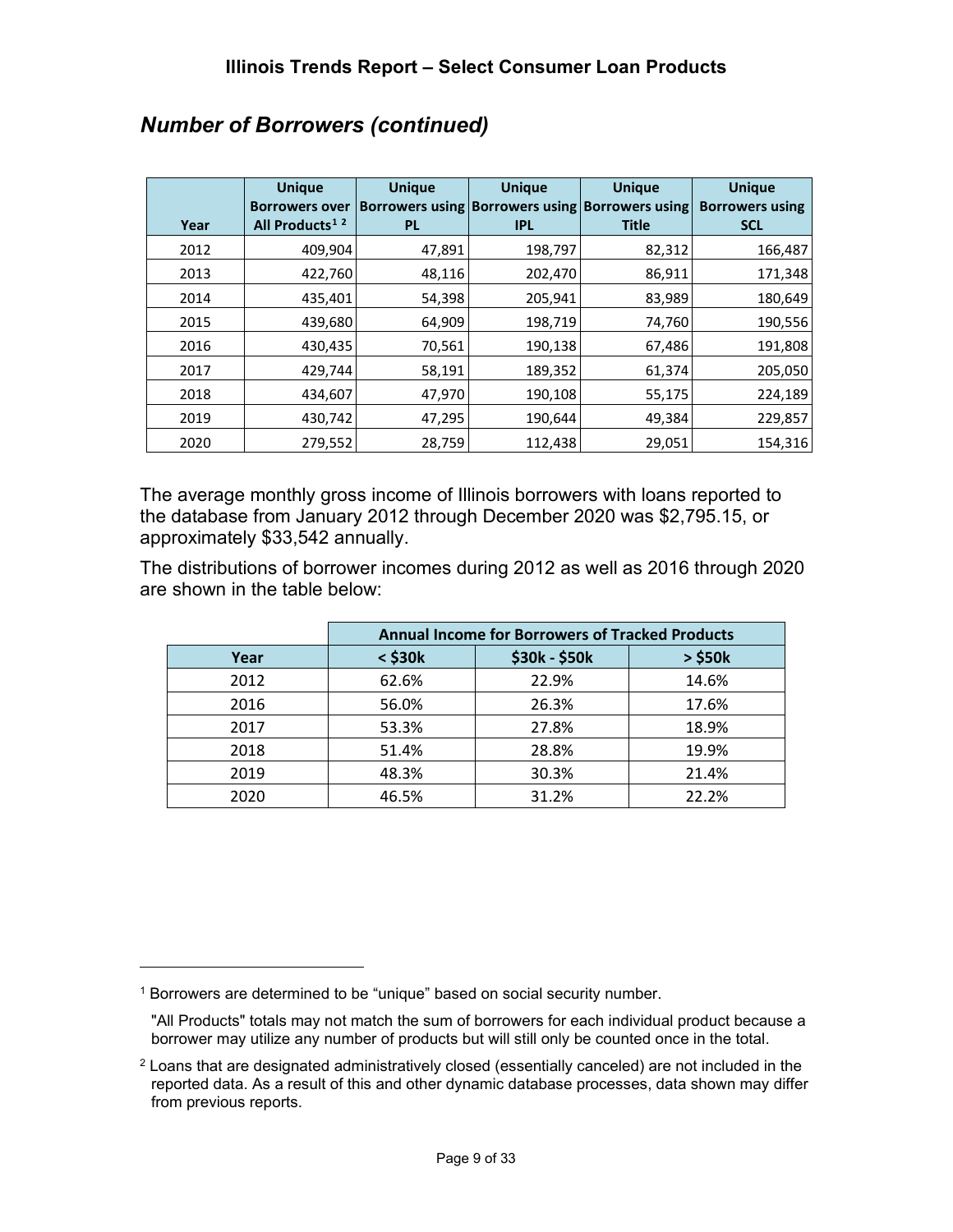# <span id="page-9-0"></span>*Transaction Volume and Amounts*

Total transaction volume from January 2012 through December 2020, including payday loans, installment payday loans, title loans, and small consumer loans, was 9,318,552 loans, with a total advance/principal amount of \$7.53 billion.



**Transaction Volume per Month**

## \$0 \$20,000,000 \$40,000,000 \$60,000,000 \$80,000,000 \$100,000,000 \$120,000,000 2012 2013 2014 2015 2016 2017 2018 2019 2020  $\square$  SCL **■** Title **IPL PL**

**Total Principal Amount per Month**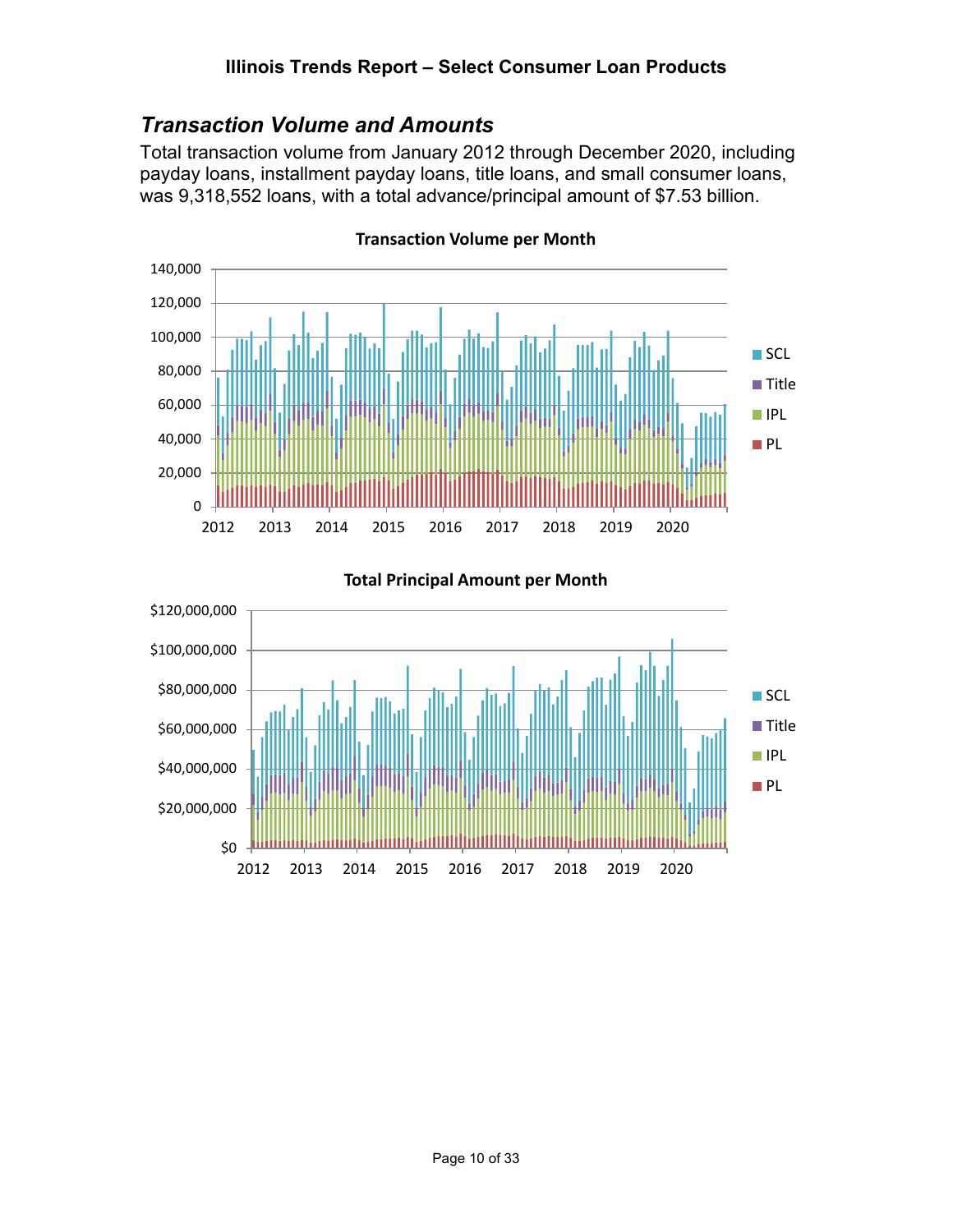# *Transaction Volume and Amounts (continued)*

Annual volume information is presented in the following table.

|       |                        |                   | <b>Title</b>  |                   |                     | Change vs.        |
|-------|------------------------|-------------------|---------------|-------------------|---------------------|-------------------|
| Year  | PL Volume <sup>3</sup> | <b>IPL Volume</b> | <b>Volume</b> | <b>SCL Volume</b> | <b>Total Volume</b> | <b>Prior Year</b> |
| 2012  | 144,393                | 406,873           | 96,926        | 447,105           | 1,095,297           |                   |
| 2013  | 148,622                | 403,010           | 100,357       | 457,113           | 1,109,102           | 1.3%              |
| 2014  | 169,367                | 403,851           | 96,047        | 434,701           | 1,103,966           | $-0.5%$           |
| 2015  | 206,428                | 377,884           | 83,825        | 441,570           | 1,109,707           | 0.5%              |
| 2016  | 237,743                | 358,190           | 75,382        | 442,044           | 1,113,359           | 0.3%              |
| 2017  | 204,216                | 351,663           | 68,450        | 460,140           | 1,084,469           | $-2.6%$           |
| 2018  | 165,730                | 345,268           | 61,506        | 468,087           | 1,040,591           | $-4.0%$           |
| 2019  | 163,687                | 338,787           | 55,165        | 482,980           | 1,040,619           | 0.0%              |
| 2020  | 91,972                 | 188,705           | 32,879        | 307,886           | 621,442             | $-40.3%$          |
| Total | 1,532,158              | 3,174,231         | 670,537       | 3,941,626         | 9,318,552           |                   |

|       |                     |                      | <b>Title</b>     |                      |                        | <b>Change</b><br>vs. Prior |
|-------|---------------------|----------------------|------------------|----------------------|------------------------|----------------------------|
| Year  | <b>PL Principal</b> | <b>IPL Principal</b> | <b>Principal</b> | <b>SCL Principal</b> | <b>Total Principal</b> | Year                       |
| 2012  | \$48,067,158        | \$255,340,879        | \$98,574,914     | \$361,376,288        | \$763,359,240          |                            |
| 2013  | \$48,659,011        | \$264,717,120        | \$110,585,132    | \$379,854,167        | \$803,815,430          | 5.3%                       |
| 2014  | \$55,427,032        | \$275,760,912        | \$109,922,125    | \$374,612,457        | \$815,722,525          | 1.5%                       |
| 2015  | \$67,428,953        | \$267,930,757        | \$97,907,790     | \$416,483,470        | \$849,750,970          | 4.2%                       |
| 2016  | \$77,663,995        | \$251,799,957        | \$84,031,952     | \$440,769,346        | \$854,265,251          | 0.5%                       |
| 2017  | \$69,958,009        | \$250,144,913        | \$79,672,022     | \$482,432,104        | \$882,207,047          | 3.3%                       |
| 2018  | \$60,637,654        | \$249,668,885        | \$76,898,392     | \$529,594,559        | \$916,799,490          | 3.9%                       |
| 2019  | \$62,041,563        | \$255,487,689        | \$67,693,732     | \$620,519,635        | \$1,005,742,618        | 9.7%                       |
| 2020  | \$35,101,806        | \$144,104,312        | \$42,879,756     | \$420,807,299        | \$642,893,173          | $-36.1%$                   |
| Total | \$524,985,181       | \$2,214,955,424      | \$768,165,814    | \$4,026,449,324      | \$7,534,555,743        |                            |

<span id="page-10-0"></span><sup>3</sup> See FN 2, *supra*, (page 8) regarding changes in the data from previous reports.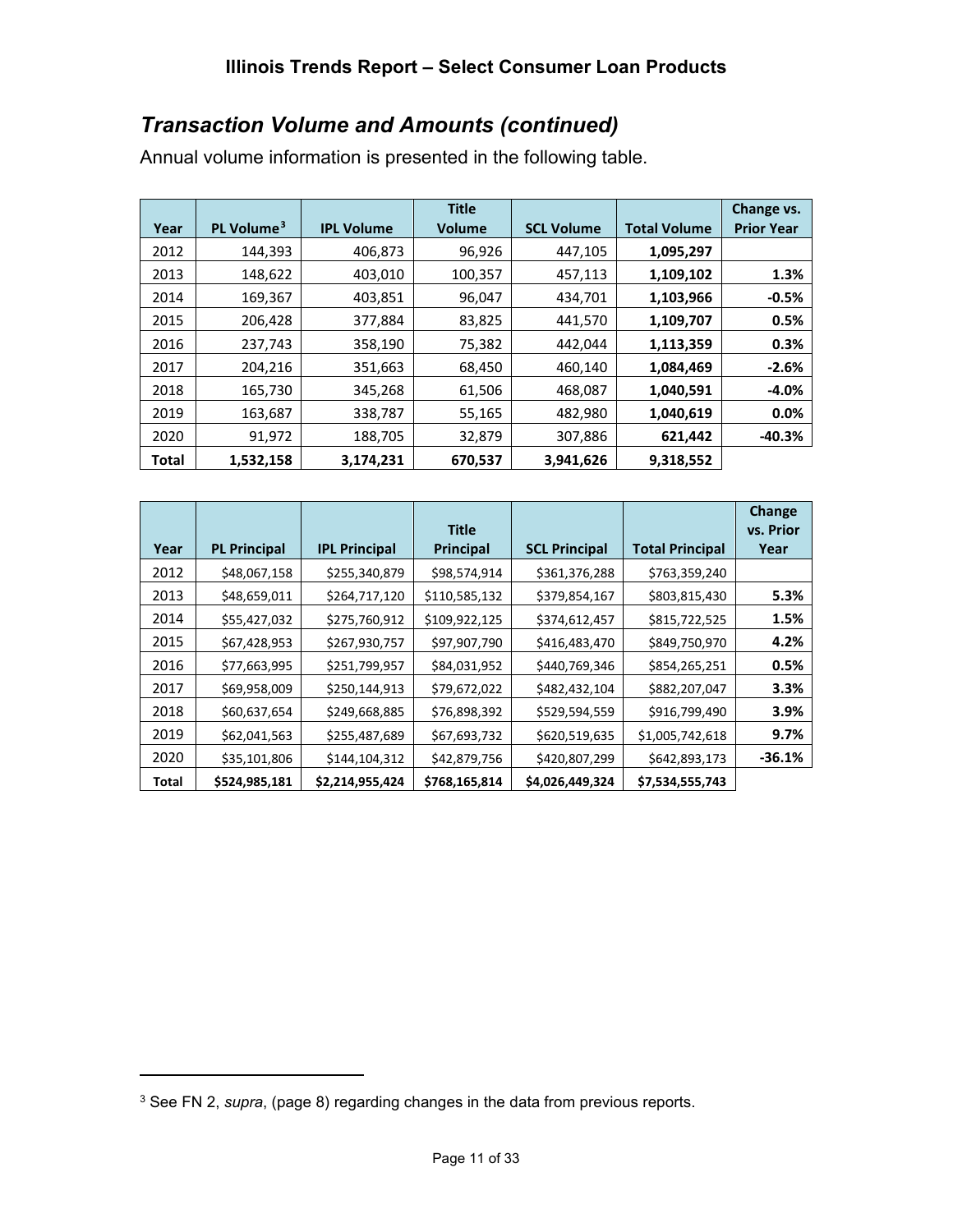# <span id="page-11-0"></span>*Declined Eligibility Checks[4](#page-11-1)*

Declined eligibility checks for PL, IPL, and Title products averaged approximately 66.8 percent of total transaction requests from January 2012 through December 2020. [5](#page-11-2)



**Declined Eligibility Checks % of Total Transaction Requests (excluding SCL product)**

<span id="page-11-1"></span><sup>&</sup>lt;sup>4</sup> Transactions and declines for small consumer loans are not included in this section because declines for small consumer loans are not recorded by the database.

<span id="page-11-2"></span><sup>5</sup> Data includes multiple declined eligibility checks for the same borrower.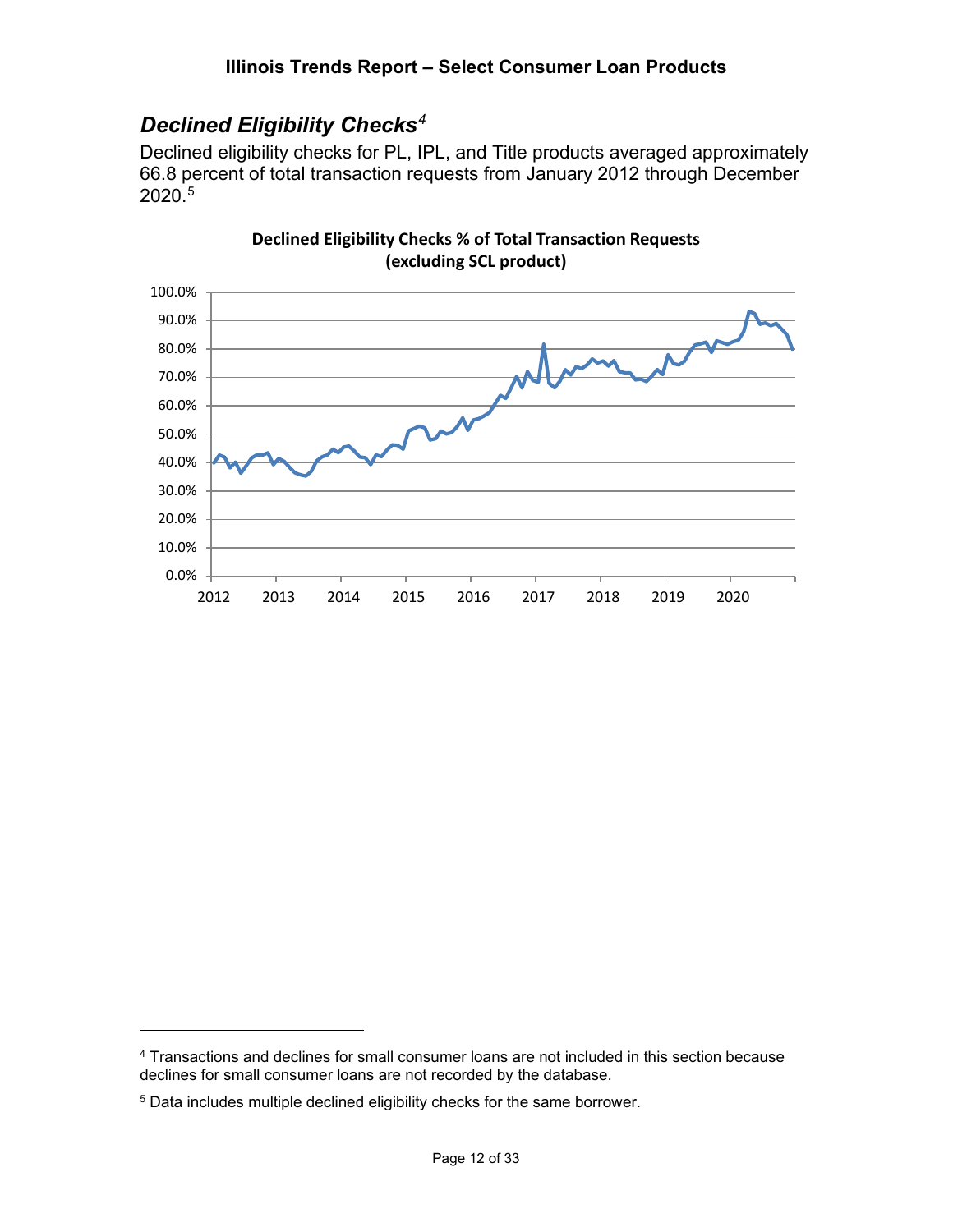# <span id="page-12-0"></span>*Ineligibility for a Loan*

The tables below provide annual information about the reasons for declined eligibility from January 2012 through December 2020. [6](#page-12-1)

|       |                | <b>Restricted by</b> | <b>Restricted by</b>    |                    |                     |        |              |
|-------|----------------|----------------------|-------------------------|--------------------|---------------------|--------|--------------|
|       | <b>Waiting</b> | <b>Repayment</b>     | <b>Consecutive Days</b> | <b>Over Dollar</b> | <b>Two Open</b>     |        |              |
| Year  | <b>Period</b>  | Plan                 | in Product              | Limit              | <b>Transactions</b> | Other  | <b>Total</b> |
| 2012  | 43,442         | 2,338                | 196,949                 | 79,988             | 114,878             | 5,643  | 443,238      |
| 2013  | 31,200         | 1,966                | 222,948                 | 45,971             | 127,134             | 6,767  | 435,986      |
| 2014  | 30,547         | 3,076                | 265,320                 | 47,777             | 164,802             | 7,286  | 518,808      |
| 2015  | 25,818         | 3,037                | 388,781                 | 50,848             | 230,237             | 6,273  | 704,994      |
| 2016  | 26,239         | 4,994                | 741,099                 | 58,007             | 373,127             | 6,506  | 1,209,972    |
| 2017  | 63,873         | 28,846               | 894,416                 | 71,658             | 625,939             | 5,577  | 1,690,309    |
| 2018  | 36,564         | 12,058               | 794,628                 | 56,457             | 556,086             | 4,967  | 1,460,760    |
| 2019  | 32,607         | 10,314               | 1,310,899               | 82,481             | 810,896             | 4,524  | 2,251,721    |
| 2020  | 18,728         | 9,750                | 1,347,659               | 63,865             | 668,670             | 3,074  | 2,111,746    |
| Total | 309,018        | 76,379               | 6,162,699               | 557,052            | 3,671,769           | 50,617 | 10,827,534   |

#### **Total Declined Eligibility Checks by Reason**

#### **Percentage of Total Declined Eligibility Checks by Reason**

|       |                | <b>Restricted by</b> | <b>Restricted by</b>    |                    |                     |       |              |
|-------|----------------|----------------------|-------------------------|--------------------|---------------------|-------|--------------|
|       | <b>Waiting</b> | Repayment            | <b>Consecutive Days</b> | <b>Over Dollar</b> | <b>Two Open</b>     |       |              |
| Year  | Period         | Plan                 | in Product              | <b>Limit</b>       | <b>Transactions</b> | Other | <b>Total</b> |
| 2012  | 9.8%           | 0.5%                 | 44.4%                   | 18.0%              | 25.9%               | 1.3%  | 100.0%       |
| 2013  | 7.2%           | 0.5%                 | 51.1%                   | 10.5%              | 29.2%               | 1.6%  | 100.0%       |
| 2014  | 5.9%           | 0.6%                 | 51.1%                   | 9.2%               | 31.8%               | 1.4%  | 100.0%       |
| 2015  | 3.7%           | 0.4%                 | 55.1%                   | 7.2%               | 32.7%               | 0.9%  | 100.0%       |
| 2016  | 2.2%           | 0.4%                 | 61.2%                   | 4.8%               | 30.8%               | 0.5%  | 100.0%       |
| 2017  | 3.8%           | 1.7%                 | 52.9%                   | 4.2%               | 37.0%               | 0.3%  | 100.0%       |
| 2018  | 2.5%           | 0.8%                 | 54.4%                   | 3.9%               | 38.1%               | 0.3%  | 100.0%       |
| 2019  | 1.4%           | 0.5%                 | 58.2%                   | 3.7%               | 36.0%               | 0.2%  | 100.0%       |
| 2020  | 0.9%           | 0.5%                 | 63.8%                   | 3.0%               | 31.7%               | 0.1%  | 100.0%       |
| Total | 2.9%           | 0.7%                 | 56.9%                   | 5.1%               | 33.9%               | 0.5%  | 100.0%       |

<span id="page-12-1"></span> $6$  A borrower may be ineligible for a loan for several reasons, including but not limited to: repayment plan restrictions; waiting period; restricted by consecutive days in product; over the dollar limit; and two open transactions. Definitions for ineligibility reasons for specific products are provided on page 20. Small consumer loans are not required by statute to check for eligibility.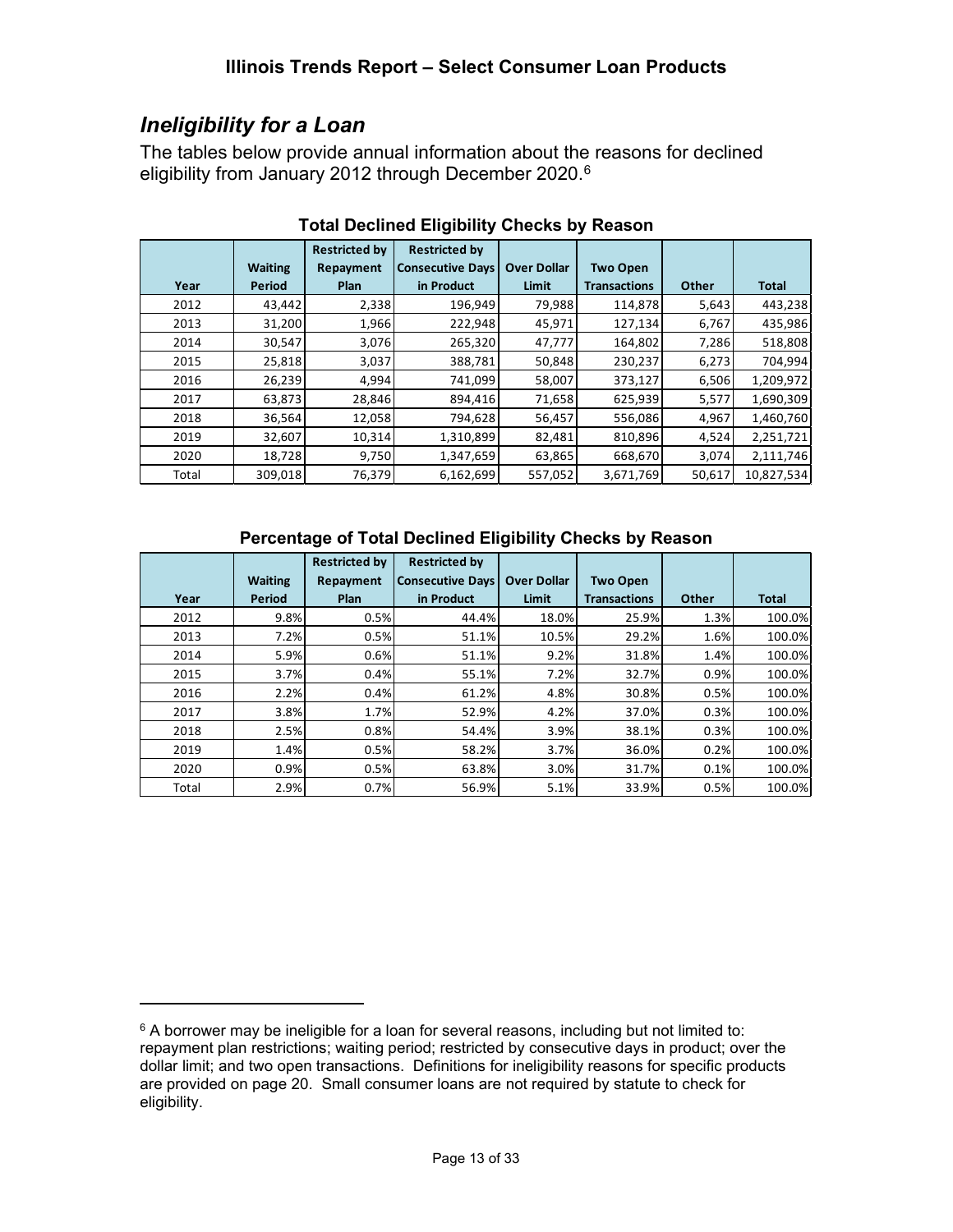#### **Illinois Trends Report – Select Consumer Loan Products**

# <span id="page-13-0"></span>*Loan Loss*

The chart below provides annual information about the estimated loss rate of PL, IPL, and SCL products from January 2012 through December 2020.<sup>[7](#page-13-1)</sup>



**Loan Loss as a Percentage of Product Volume**

Loan loss for PL and IPL products is estimated by counting loans closed with a payment method of "bad debt" and loans currently open greater than 60 days past due (or 60 days past the end date of the repayment plan if the loan was put into a repayment plan).

Loan loss for small consumer loans is estimated by counting loans listed as "discharged by the lender" and loans "satisfied in full or in part by collateral being sold after default."

<span id="page-13-1"></span><sup>7</sup> See FN 2, *supra*, (page 8) regarding changes in the data from previous reports.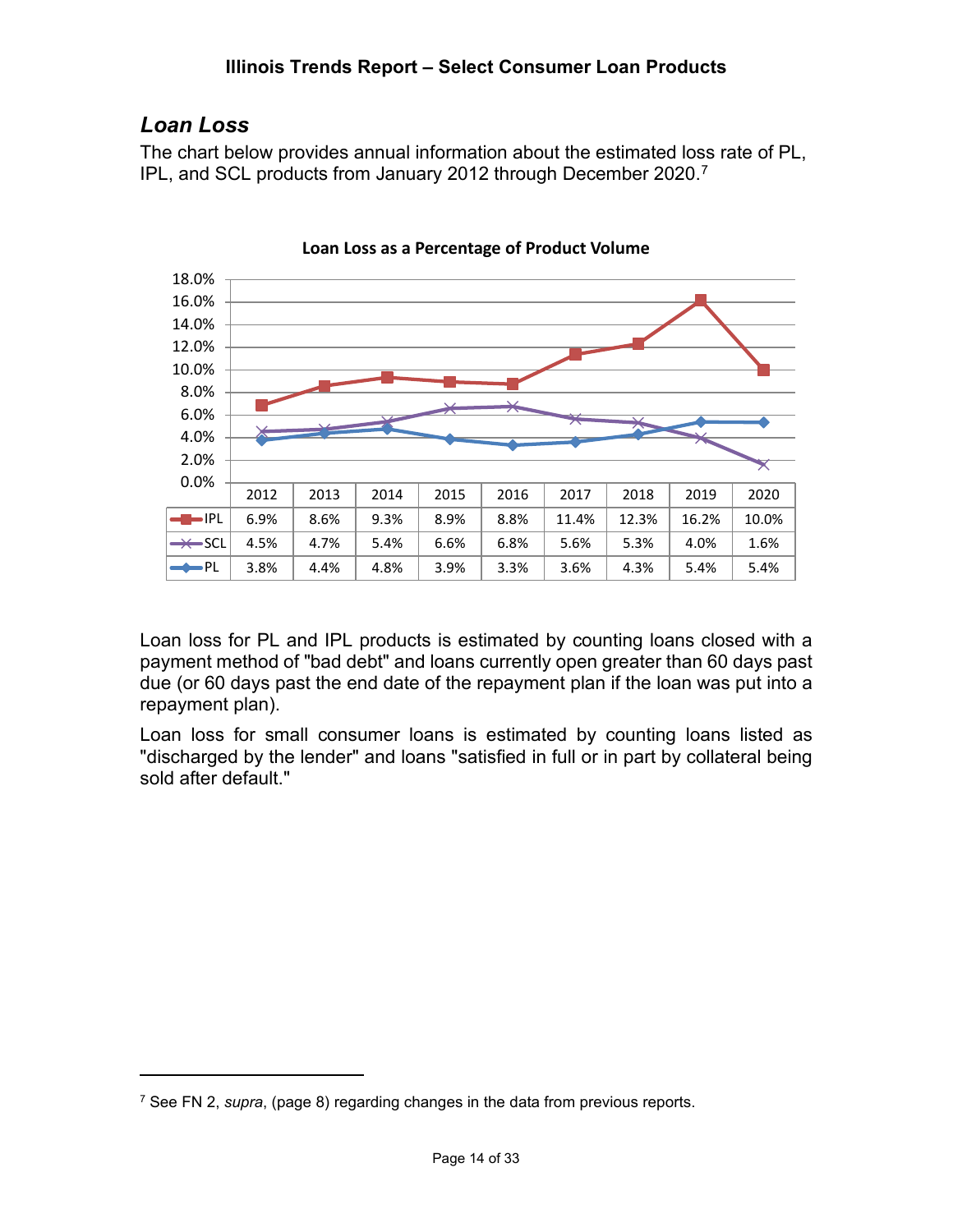# *Loan Loss (continued)*

The chart below provides annual information about the rates of defaults, write-offs, and repossessions for title-secured loans from January 2012 through December 2020.<sup>[8](#page-14-0)</sup> A "default" is a failure to perform a legal or contractual duty as defined in the loan contract, which is nearly always triggered by a missed payment. A "writeoff" occurs when the creditor considers the loan an uncollectable "bad" debt after a lengthy default. A "repossession" occurs after a default when the loan contract provides for the licensee to take possession of the vehicle pledged as collateral. Please note, a combination of default, write-off, and repossession statuses may apply to a single loan.



**Title Loan Status as a Percentage of Product Volume**

<span id="page-14-0"></span><sup>8</sup> See FN 2, *supra*, (page 8) regarding changes in the data from previous reports. This page relies on data optionally reported by licensees. Licensees are not required by statute to report missed payments or repossessions for title loans to the database.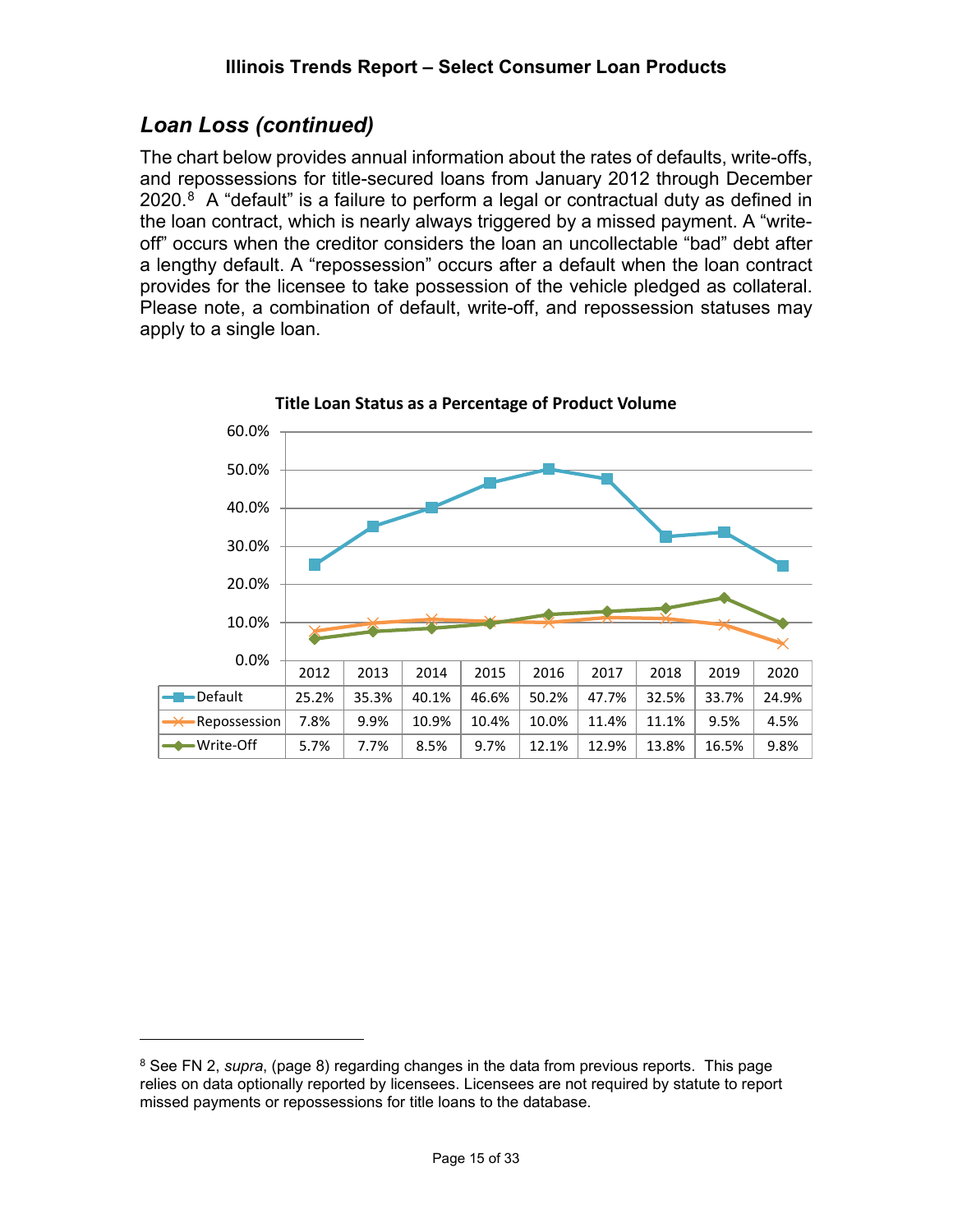# <span id="page-15-0"></span>**Payday Loans**

# <span id="page-15-1"></span>*Payday Loan Borrowers*

From January 2012 through December 2020, 253,747 payday loan borrowers took out 1,532,158 payday loans, or an average of 6.0 loans per borrower.

The number of unique payday loan borrowers for each year is presented in the graph below:



**Unique Payday Loan Borrowers per Year**

The average monthly gross income of Illinois payday loan borrowers with loans reported to the database from January 2012 through December 2020 was \$3,131.81, or approximately \$37,582 annually.

The distributions of payday loan borrower incomes during 2012 as well as 2016 through 2020 are shown in the table below:

|      | Payday Loan Borrower Annual Income |               |              |  |  |
|------|------------------------------------|---------------|--------------|--|--|
| Year | $<$ \$30 $k$                       | \$30k - \$50k | $>$ \$50 $k$ |  |  |
| 2012 | 45.0%                              | 31.9%         | 23.1%        |  |  |
| 2016 | 45.0%                              | 32.5%         | 22.5%        |  |  |
| 2017 | 41.5%                              | 33.6%         | 24.8%        |  |  |
| 2018 | 40.6%                              | 33.3%         | 26.1%        |  |  |
| 2019 | 38.5%                              | 34.9%         | 26.6%        |  |  |
| 2020 | 37.9%                              | 34.8%         | 27.4%        |  |  |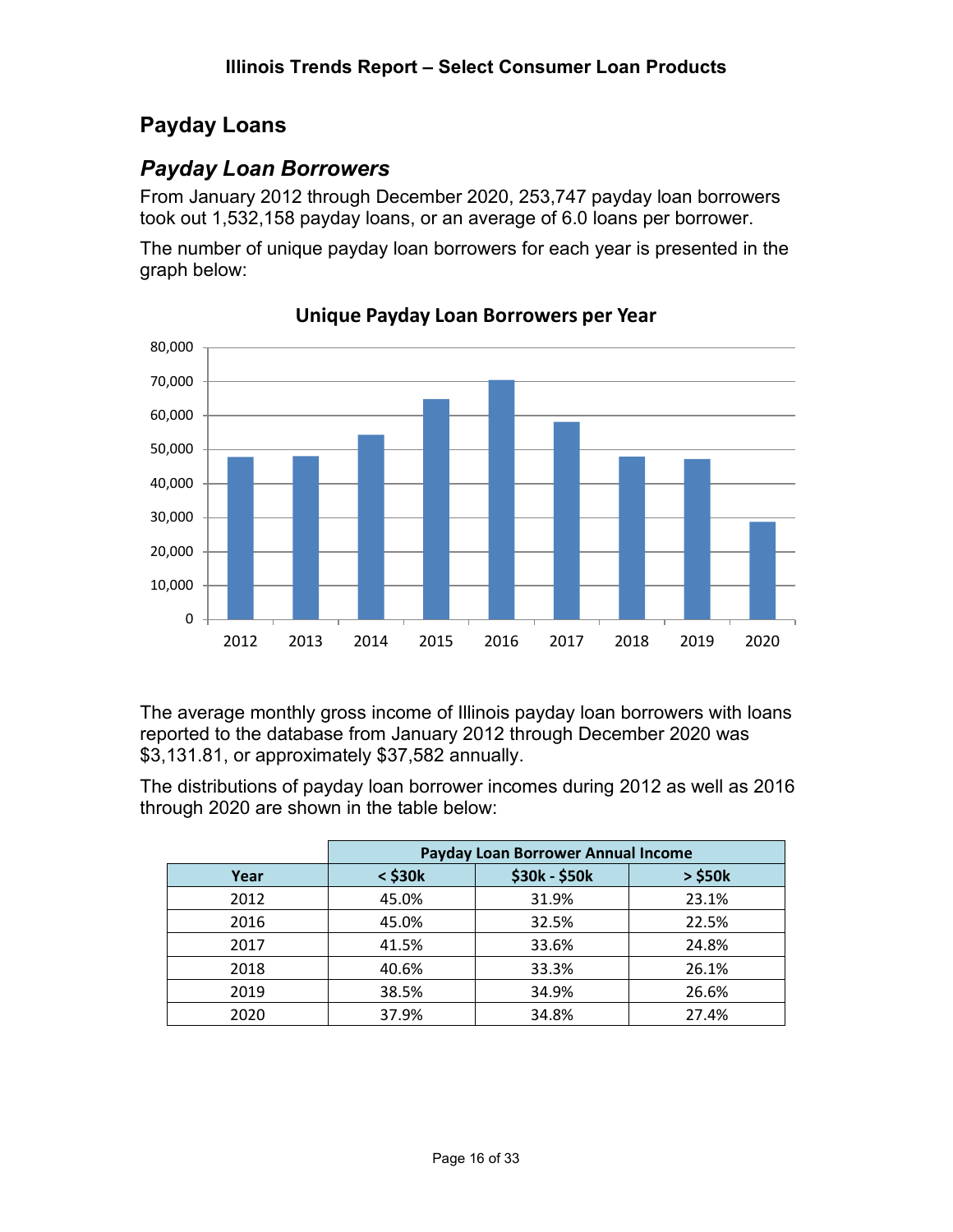# <span id="page-16-0"></span>*Payday Loan Transaction Volume*

Total payday loan transaction volume from January 2012 through December 2020 was 1,532,158 loans, with a total advance/principal amount of \$525 million.



**Payday Loan Volume per Month**

**Payday Loan Volume Yearly Comparison**



| Year | <b>Average Payday</b><br><b>Loans per Borrower</b> |
|------|----------------------------------------------------|
| 2012 | 3.0                                                |
| 2016 | 3.4                                                |
| 2017 | 3.5                                                |
| 2018 | 3.5                                                |
| 2019 | 3.5                                                |
| 2020 | 3.2                                                |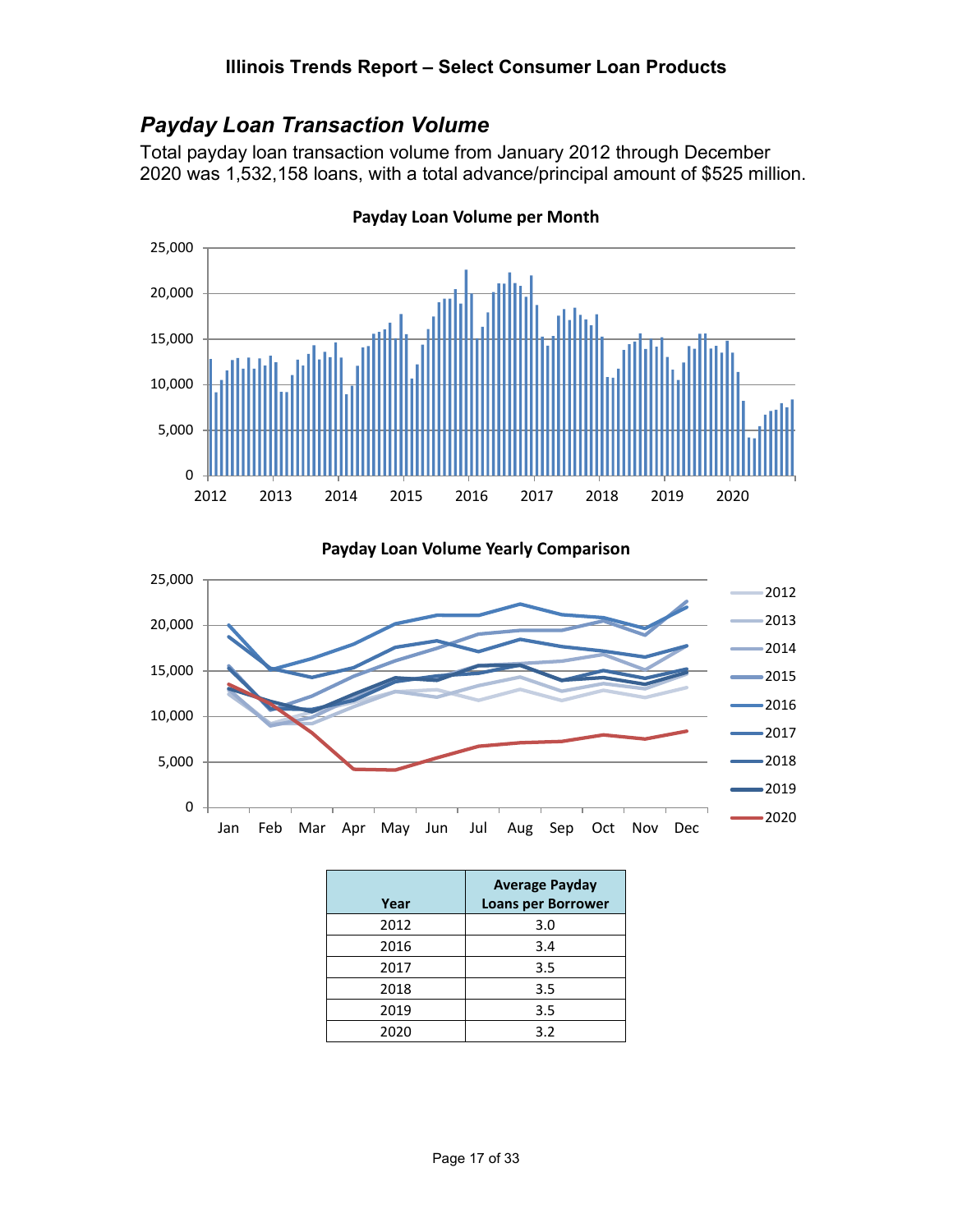# *Payday Loan Transaction Volume (continued)*

Payday loan transaction volume has decreased at an average annual rate of 4.5 percent from January 2012 through December 2020. Annual volume information for each is presented in the following table.

| Year | <b>Transaction</b><br>Count <sup>9</sup> | Change vs.<br><b>Prior Year</b> |
|------|------------------------------------------|---------------------------------|
| 2012 | 144,393                                  |                                 |
| 2013 | 148,622                                  | 2.9%                            |
| 2014 | 169,367                                  | 14.0%                           |
| 2015 | 206,428                                  | 21.9%                           |
| 2016 | 237,743                                  | 15.2%                           |
| 2017 | 204,216                                  | $-14.1%$                        |
| 2018 | 165,730                                  | $-18.8%$                        |
| 2019 | 163,687                                  | $-1.2%$                         |
| 2020 | 91,972                                   | -43.8%                          |

# <span id="page-17-0"></span>*Payday Loan Average Term, Advance Amount, and Finance Charge*

|      | % of Loans by Term Range |               |               |  |  |  |
|------|--------------------------|---------------|---------------|--|--|--|
| Year | 13 to 20 days            | 21 to 30 days | 31 to 45 days |  |  |  |
| 2012 | 68.6%                    | 30.0%         | 1.4%          |  |  |  |
| 2013 | 69.6%                    | 28.8%         | 1.6%          |  |  |  |
| 2014 | 68.2%                    | 30.0%         | 1.8%          |  |  |  |
| 2015 | 60.4%                    | 31.0%         | 8.6%          |  |  |  |
| 2016 | 56.3%                    | 33.2%         | 10.4%         |  |  |  |
| 2017 | 59.1%                    | 34.0%         | 6.9%          |  |  |  |
| 2018 | 65.1%                    | 32.1%         | 2.9%          |  |  |  |
| 2019 | 63.9%                    | 32.9%         | 3.1%          |  |  |  |
| 2020 | 63.0%                    | 33.4%         | 3.6%          |  |  |  |

The payday loan transactions from January 2012 through December 2020 had the following features: average term: 18.8 days; average advance amount: \$342.64; average total fees: \$52.47; and an average APR of 297%.[10](#page-17-2)

<span id="page-17-1"></span><sup>9</sup> See FN 2, *supra*, (page 8) regarding changes in the data from previous reports.

<span id="page-17-2"></span><sup>&</sup>lt;sup>10</sup> Average APR is calculated using average loan term, amounts, and fees.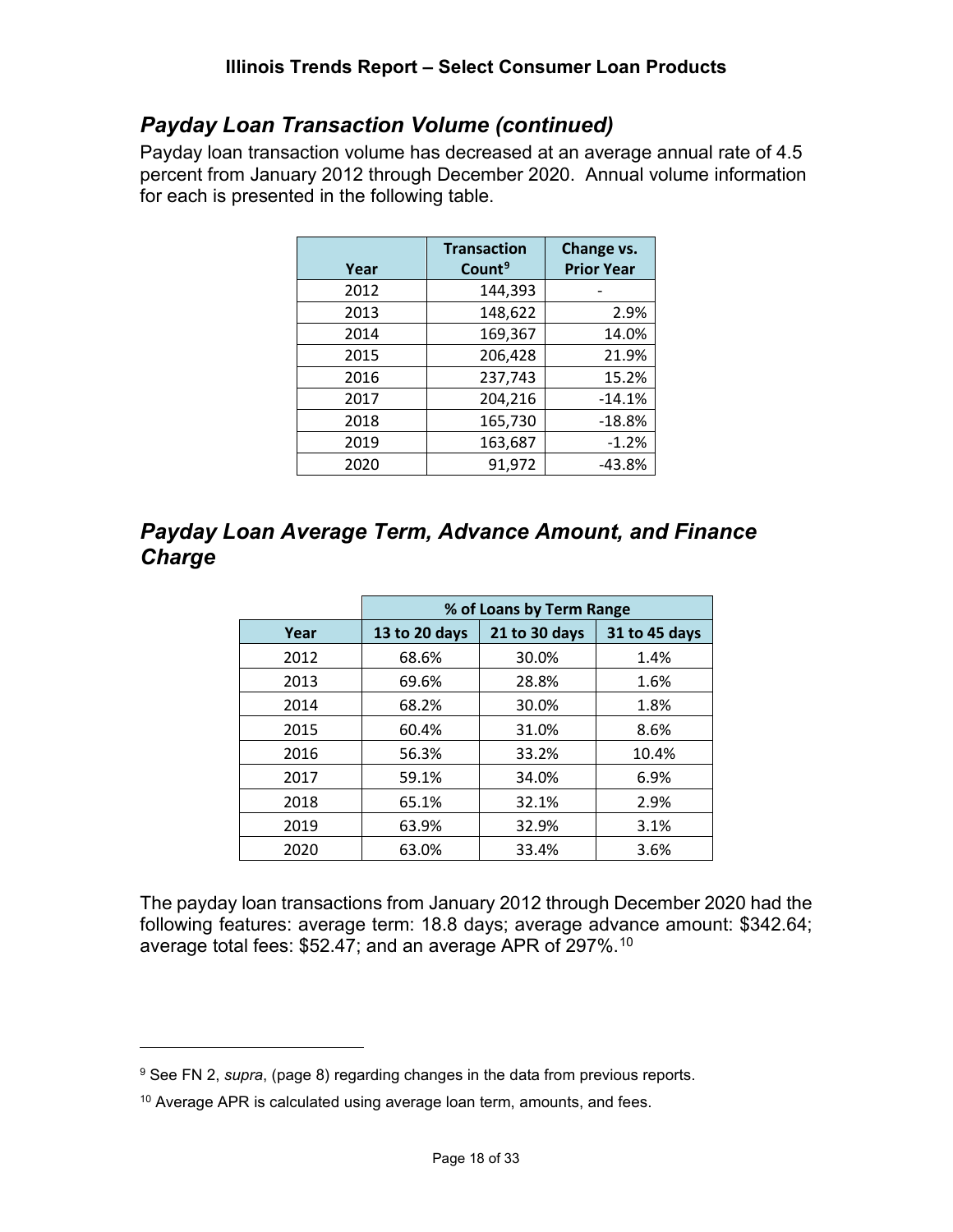# <span id="page-18-0"></span>*Declined Payday Loan Eligibility Checks*

Declined eligibility checks for payday loans averaged approximately 43.7 percent of payday loan transaction requests from January 2012 through December 2020.<sup>[11](#page-18-1)</sup>



**Declined Eligibility Checks % of PL Transaction Requests**

<span id="page-18-1"></span><sup>11</sup> Data includes multiple declined eligibility checks for the same borrower.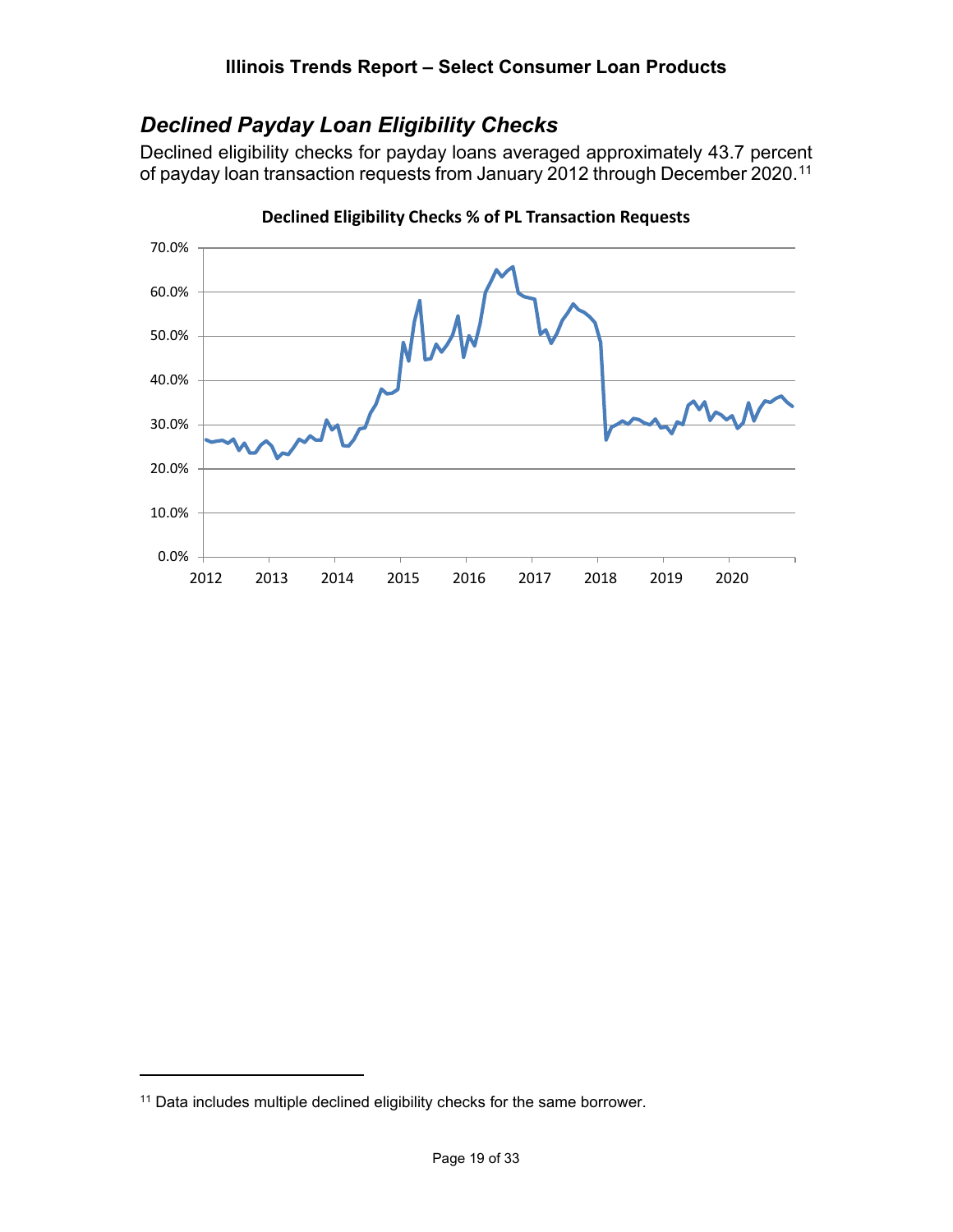# <span id="page-19-0"></span>*Ineligibility for a Payday Loan*

The chart and table below provide annual information about the reasons for declined eligibility from January 2012 through December 2020.

|       |                | <b>Restricted by</b> | <b>Restricted by</b>    |                    |                     |       |              |
|-------|----------------|----------------------|-------------------------|--------------------|---------------------|-------|--------------|
|       | <b>Waiting</b> | Repayment            | <b>Consecutive Days</b> | <b>Over Dollar</b> | <b>Two Open</b>     |       |              |
| Year  | Period         | <b>Plan</b>          | in Product              | Limit              | <b>Transactions</b> | Other | <b>Total</b> |
| 2012  | 4,452          | 296                  | 21,377                  | 7,257              | 16,308              |       | 49,690       |
| 2013  | 4,979          | 257                  | 22,416                  | 7,556              | 17,978              | 0     | 53,186       |
| 2014  | 5,182          | 532                  | 36,834                  | 10,663             | 30,251              | 0     | 83,462       |
| 2015  | 4,978          | 950                  | 119,076                 | 13,991             | 60,393              | o     | 199,388      |
| 2016  | 5,067          | 932                  | 289,015                 | 16,398             | 49,921              | 0     | 361,333      |
| 2017  | 34,563         | 16,180               | 142,609                 | 12,367             | 34,588              | 0     | 240,307      |
| 2018  | 6,626          | 2,354                | 34,268                  | 7,980              | 28,278              |       | 79,506       |
| 2019  | 3,824          | 1,042                | 31,128                  | 8,776              | 33,049              | o     | 77,819       |
| 2020  | 2,432          | 881                  | 18,902                  | 4,694              | 19,277              | o     | 46,186       |
| Total | 72,103         | 23,424               | 715,625                 | 89,682             | 290,043             | 0     | 1,190,877    |

#### **Total Declined Eligibility Checks by Reason**

#### **Percentage of Total Declined Eligibility Checks by Reason**

|       |                | <b>Restricted by</b> | <b>Restricted by</b>    |                    |                     |       |              |
|-------|----------------|----------------------|-------------------------|--------------------|---------------------|-------|--------------|
|       | <b>Waiting</b> | Repayment            | <b>Consecutive Days</b> | <b>Over Dollar</b> | <b>Two Open</b>     |       |              |
| Year  | <b>Period</b>  | Plan                 | in Product              | Limit              | <b>Transactions</b> | Other | <b>Total</b> |
| 2012  | 9.0%           | 0.6%                 | 43.0%                   | 14.6%              | 32.8%               | 0.0%  | 100.0%       |
| 2013  | 9.4%           | 0.5%                 | 42.1%                   | 14.2%              | 33.8%               | 0.0%  | 100.0%       |
| 2014  | 6.2%           | 0.6%                 | 44.1%                   | 12.8%              | 36.2%               | 0.0%  | 100.0%       |
| 2015  | 2.5%           | 0.5%                 | 59.7%                   | 7.0%               | 30.3%               | 0.0%  | 100.0%       |
| 2016  | 1.4%           | 0.3%                 | 80.0%                   | 4.5%               | 13.8%               | 0.0%  | 100.0%       |
| 2017  | 14.4%          | 6.7%                 | 59.3%                   | 5.1%               | 14.4%               | 0.0%  | 100.0%       |
| 2018  | 8.3%           | 3.0%                 | 43.1%                   | 10.0%              | 35.6%               | 0.0%  | 100.0%       |
| 2019  | 4.9%           | 1.3%                 | 40.0%                   | 11.3%              | 42.5%               | 0.0%  | 100.0%       |
| 2020  | 5.3%           | 1.9%                 | 40.9%                   | 10.2%              | 41.7%               | 0.0%  | 100.0%       |
| Total | 6.1%           | 2.0%                 | 60.1%                   | 7.5%               | 24.4%               | 0.0%  | 100.0%       |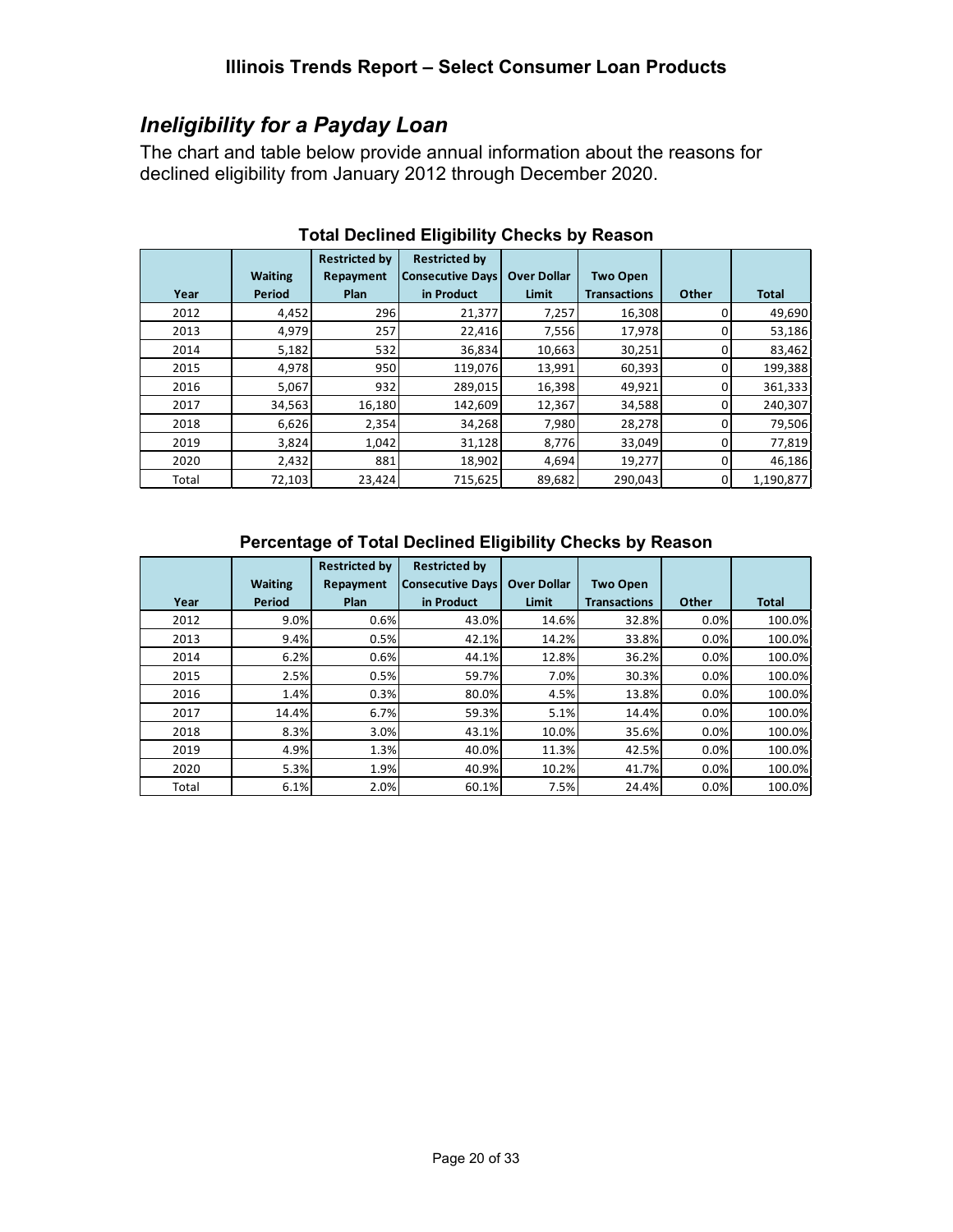# <span id="page-20-0"></span>**Reasons for Declined Eligibility**

## *Declined Eligibility due to Waiting Period Restrictions*

A waiting period is the time prescribed by the PLRA that a borrower is prohibited from receiving an additional payday or installment payday loan upon payment of the initial payday or installment payday loan. This time may vary from 2 to 14 days based on the type of loan and repayment, maturity or repayment plan issues.

#### *Declined Eligibility due to Over Dollar Limit*

Over Dollar Limit indicates that the borrower has reached the maximum allowable monthly payday debt service for a payday loan(s). The maximum monthly payday debt service is the lesser of \$1,000 per month or 25% of gross income for payday Loans and 22.5% of gross income for installment payday loans. If the borrower has an existing installment payday loan and is seeking an additional payday loan the maximum allowable monthly payday debt service is limited to the lesser of \$1,000 or 22.5% of gross monthly income.

## *Declined Eligibility due to Two Open Transactions*

A borrower is limited to having no more than two open payday loans, installment payday loans, or a combination thereof at any one time.

## *Restricted by Repayment Plan*

A lender may not make a payday loan to a borrower who has a payday loan outstanding under a repayment plan and for at least 14 days after the outstanding balance of the loan under the repayment plan and the outstanding balance of all other payday loans outstanding during the term of the repayment plan are paid in full.

#### *Restricted by Consecutive Days in Product*

No payday loan may be made to a borrower if the loan would result in the borrower being indebted to one or more payday lenders for a period in excess of 45 consecutive days. If a borrower has or has had loans outstanding for a period in excess of 45 consecutive days, no payday lender may offer or make a loan to the borrower for at least 7 calendar days after the date on which the outstanding balance of all payday loans made during the 45 consecutive day period is paid in full.

No installment payday loan may be made to a borrower if the loan would result in the borrower being indebted to one or more payday lenders for a period in excess of 180 consecutive days.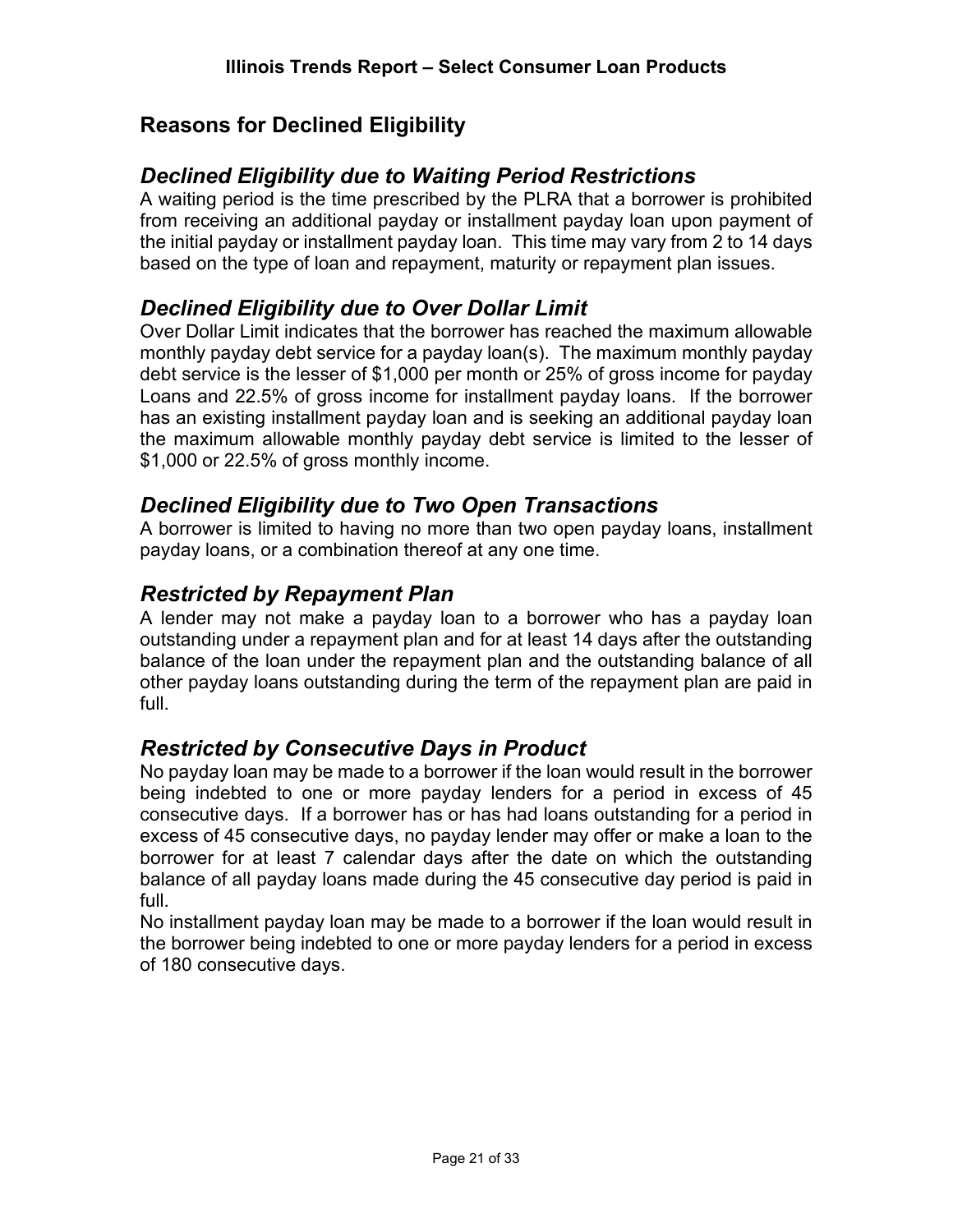# <span id="page-21-0"></span>*Repayment Plans*

The total number of payday loan repayment plans registered from January 2012 through December 2020 was approximately 21,512, representing approximately 1.4% of the total payday loan transactions conducted. [12](#page-21-1)



**Repayment Plan Volume per Year**

When a borrower has or has had one or more payday loans outstanding for 35 consecutive days, any payday loan outstanding on the 35<sup>th</sup> consecutive day shall be payable under the terms of a repayment plan as provided for in the Act. A borrower has until 28 days after the default date of the loan to request a repayment plan. Within 48 hours after the request for a repayment plan is made, the lender must prepare the repayment plan agreement and both parties must execute the agreement.

<span id="page-21-1"></span> $12$  The increases of repayment plans in 2017 and 2019 were due to the activity of a single online lender.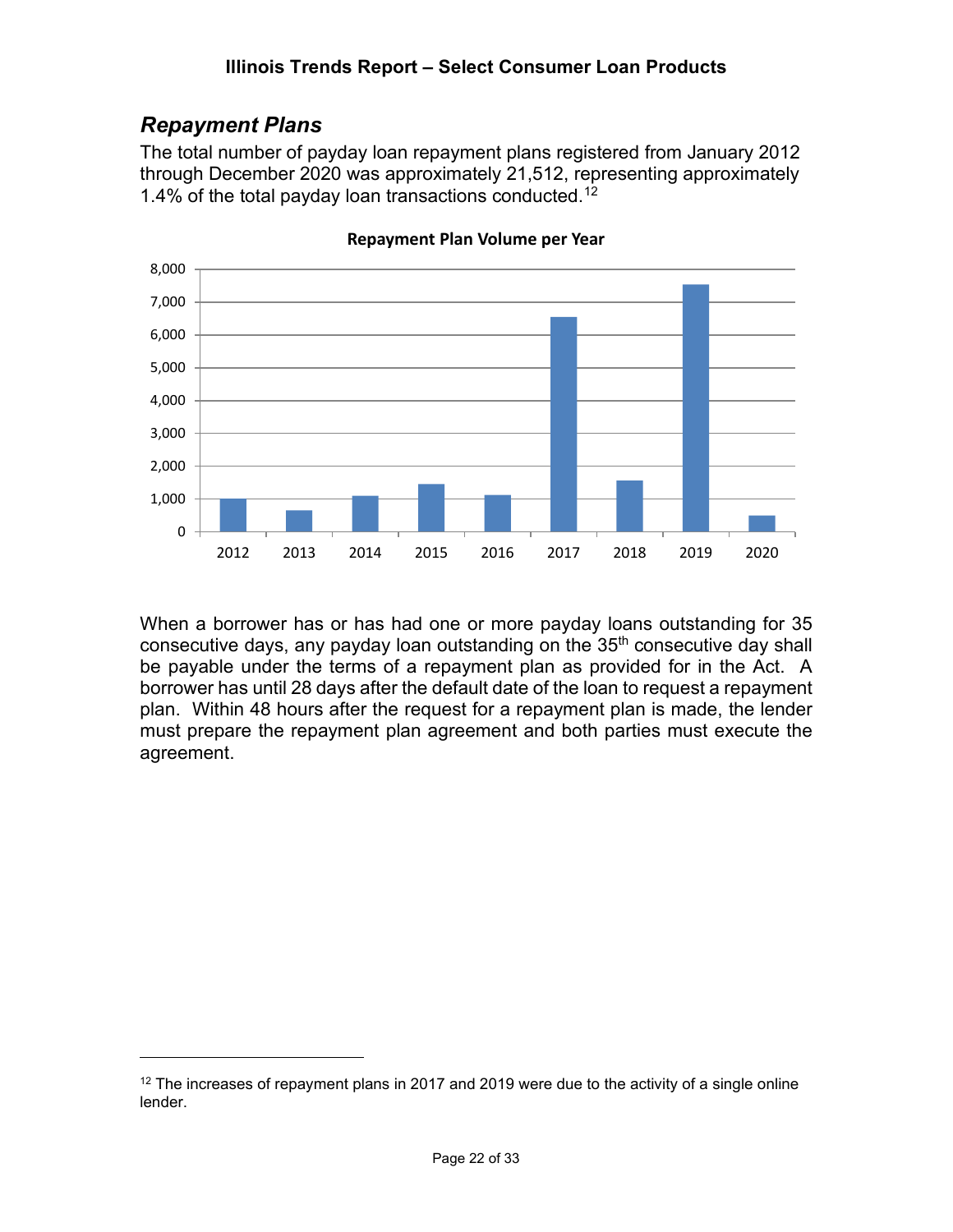# <span id="page-22-0"></span>**Installment Payday Loans**

# <span id="page-22-1"></span>*Installment Payday Loan Borrowers*

From January 2012 through December 2020, 769,752 installment payday loan borrowers took out 3,174,231 installment payday loans, or an average of 4.1 loans per borrower.

The number of unique installment payday loan borrowers per year is as follows:



#### **Unique Installment Payday Loan Borrowers per Year**

The average monthly gross income of Illinois installment payday loan borrowers with loans reported to the database from January 2012 through December 2020 was \$2,947.19, or approximately \$35,366 annually.

The distributions of installment payday loan borrower incomes during 2012 as well as 2016 through 2020 are shown in the table below:

|      | <b>Installment Payday Loan Borrower Annual Income</b> |               |              |  |  |  |
|------|-------------------------------------------------------|---------------|--------------|--|--|--|
| Year | $<$ \$30 $k$                                          | \$30k - \$50k | $>$ \$50 $k$ |  |  |  |
| 2012 | 54.2%                                                 | 27.4%         | 18.5%        |  |  |  |
| 2016 | 51.0%                                                 | 28.8%         | 20.3%        |  |  |  |
| 2017 | 48.9%                                                 | 29.8%         | 21.3%        |  |  |  |
| 2018 | 47.7%                                                 | 30.4%         | 21.9%        |  |  |  |
| 2019 | 44.8%                                                 | 31.7%         | 23.5%        |  |  |  |
| 2020 | 44.5%                                                 | 31.8%         | 23.6%        |  |  |  |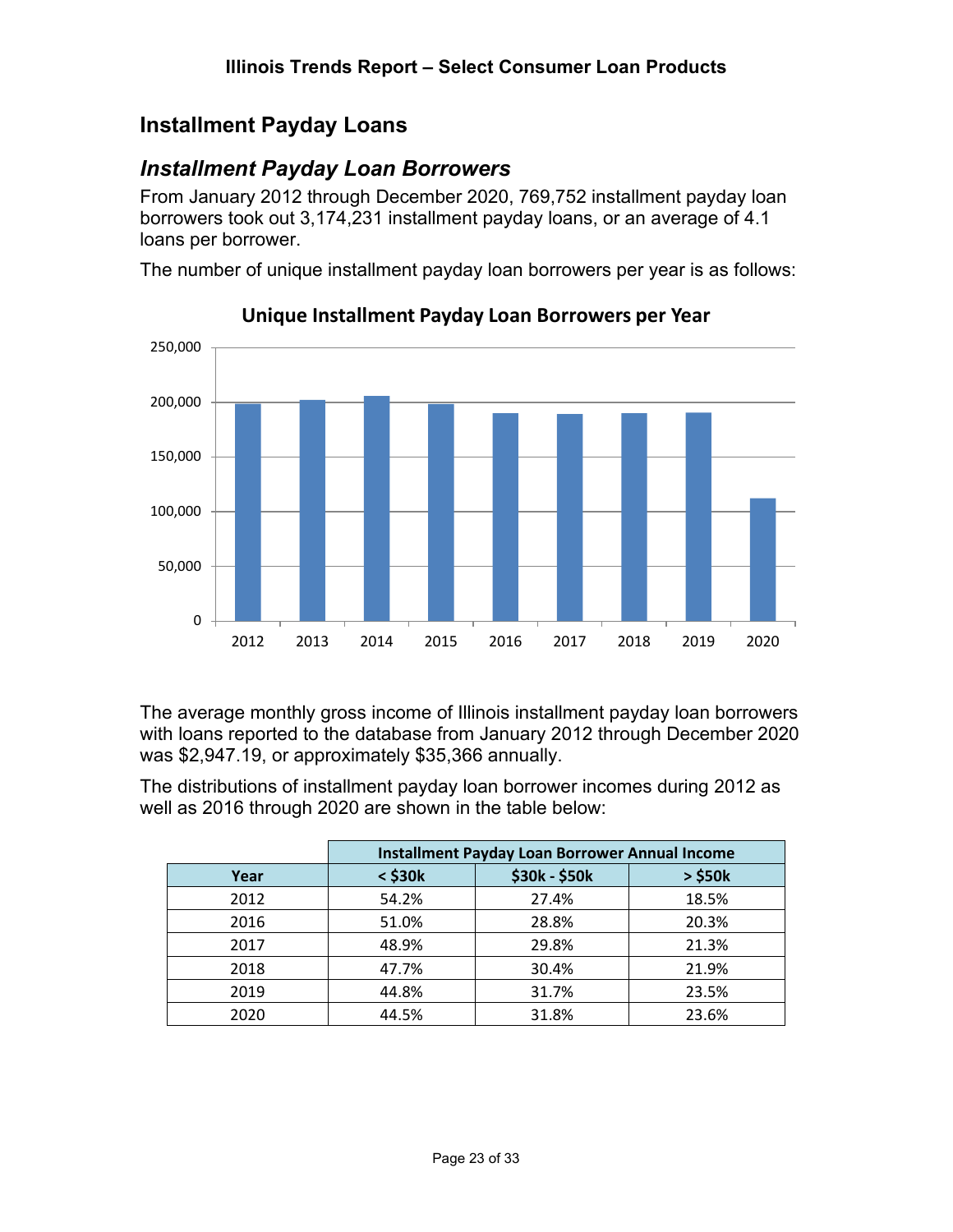# <span id="page-23-0"></span>*Installment Payday Loan Transaction Volume*

Total installment payday loan volume from January 2012 through December 2020 was 3,174,231 loans, with a total advance/principal amount of \$2.21 billion.



**Installment Payday Loan Volume per Month**

25,000 30,000 35,000 40,000 45,000 50,000 2012 2013 2014 2015

**Installment Payday Loan Volume Yearly Comparison**

|      | <b>Average Installment</b> |
|------|----------------------------|
| Year | Payday Loans per Borrower  |
| 2012 | 2.0                        |
| 2016 | 1.9                        |
| 2017 | 1.9                        |
| 2018 | 1.8                        |
| 2019 | 1.8                        |
| 2020 | 17                         |

Jan Feb Mar Apr May Jun Jul Aug Sep Oct Nov Dec

0 5,000 10,000 15,000 20,000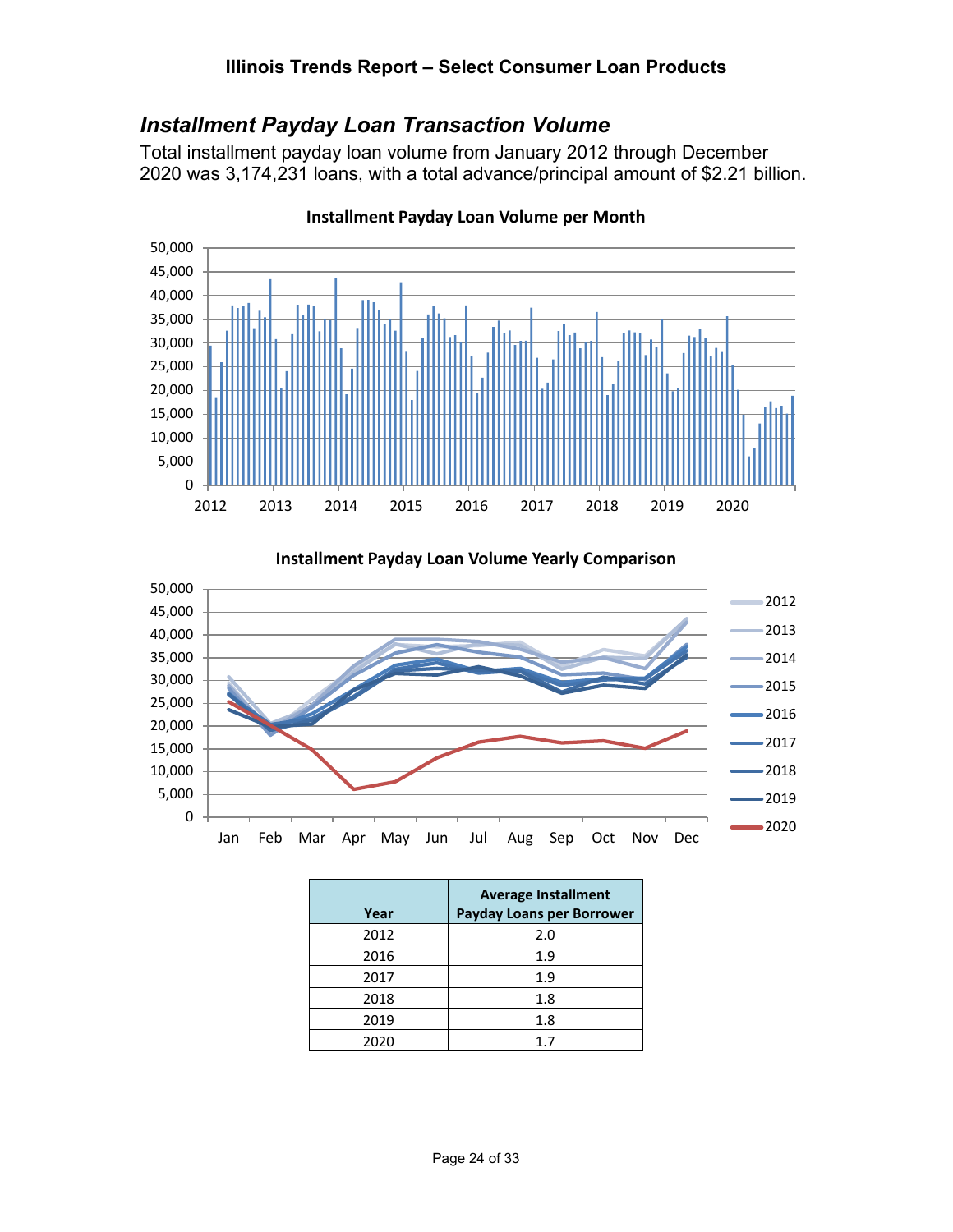# *Installment Payday Loan Transaction Volume (continued)*

Installment payday loan volume decreased at an average annual rate of 6.7 percent from January 2012 through December 2020. Annual volume information for each year is presented in the following table.

| Year | <b>Transaction</b><br>Count <sup>13</sup> | Change vs.<br><b>Prior Year</b> |
|------|-------------------------------------------|---------------------------------|
| 2012 | 406,873                                   |                                 |
| 2013 | 403,010                                   | $-0.9%$                         |
| 2014 | 403,851                                   | 0.2%                            |
| 2015 | 377,884                                   | $-6.4%$                         |
| 2016 | 358,190                                   | $-5.2%$                         |
| 2017 | 351,663                                   | $-1.8%$                         |
| 2018 | 345,268                                   | $-1.8%$                         |
| 2019 | 338,787                                   | $-1.9%$                         |
| 2020 | 188,705                                   | $-44.3%$                        |

# <span id="page-24-0"></span>*Installment Payday Loan Average Term, Advance Amount, and Finance Charge*

|      | % of Loans by Term Range |                 |                 |  |  |  |
|------|--------------------------|-----------------|-----------------|--|--|--|
| Year | 112 to 140 days          | 141 to 160 days | 161 to 180 days |  |  |  |
| 2012 | 13.4%                    | 13.8%           | 72.8%           |  |  |  |
| 2013 | 12.1%                    | 14.3%           | 73.6%           |  |  |  |
| 2014 | 11.1%                    | 14.5%           | 74.4%           |  |  |  |
| 2015 | 10.4%                    | 14.6%           | 75.0%           |  |  |  |
| 2016 | 9.9%                     | 14.5%           | 75.6%           |  |  |  |
| 2017 | 9.9%                     | 14.6%           | 75.6%           |  |  |  |
| 2018 | 9.8%                     | 14.2%           | 76.0%           |  |  |  |
| 2019 | 8.8%                     | 14.7%           | 76.4%           |  |  |  |
| 2020 | 8.4%                     | 15.8%           | 75.8%           |  |  |  |

The installment payday loan transactions from January 2012 through December 2020 had the following features: average term: 163.3 days; average advance amount: \$697.79; average total fees: \$711.84; and an average APR of 228%.[14](#page-24-2)

<span id="page-24-1"></span><sup>13</sup> See FN 2, *supra*, (page 8) regarding changes in the data from previous reports.

<span id="page-24-2"></span><sup>&</sup>lt;sup>14</sup> Average APR is calculated using average loan term, amounts, and fees.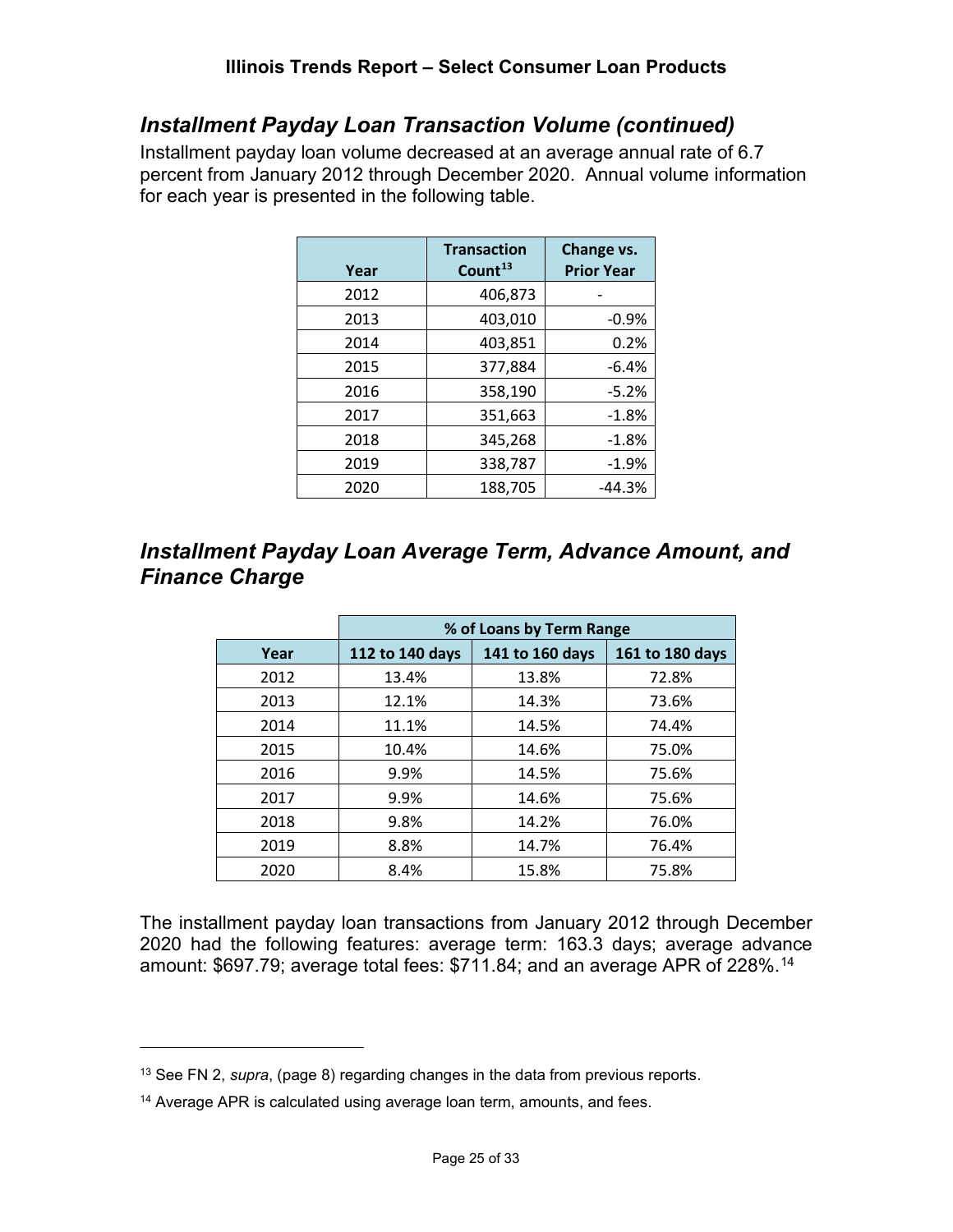#### **Illinois Trends Report – Select Consumer Loan Products**

# <span id="page-25-0"></span>*Declined Installment Payday Loan Eligibility Checks*

Declined eligibility checks for installment payday loans averaged approximately 75.0 percent of installment payday loan transaction requests from January 2012 through December 2020. [15](#page-25-1)



#### **Declined Eligibility Checks % of IPL Transaction Requests**

<span id="page-25-1"></span><sup>15</sup> Data includes multiple declined eligibility checks for the same borrower.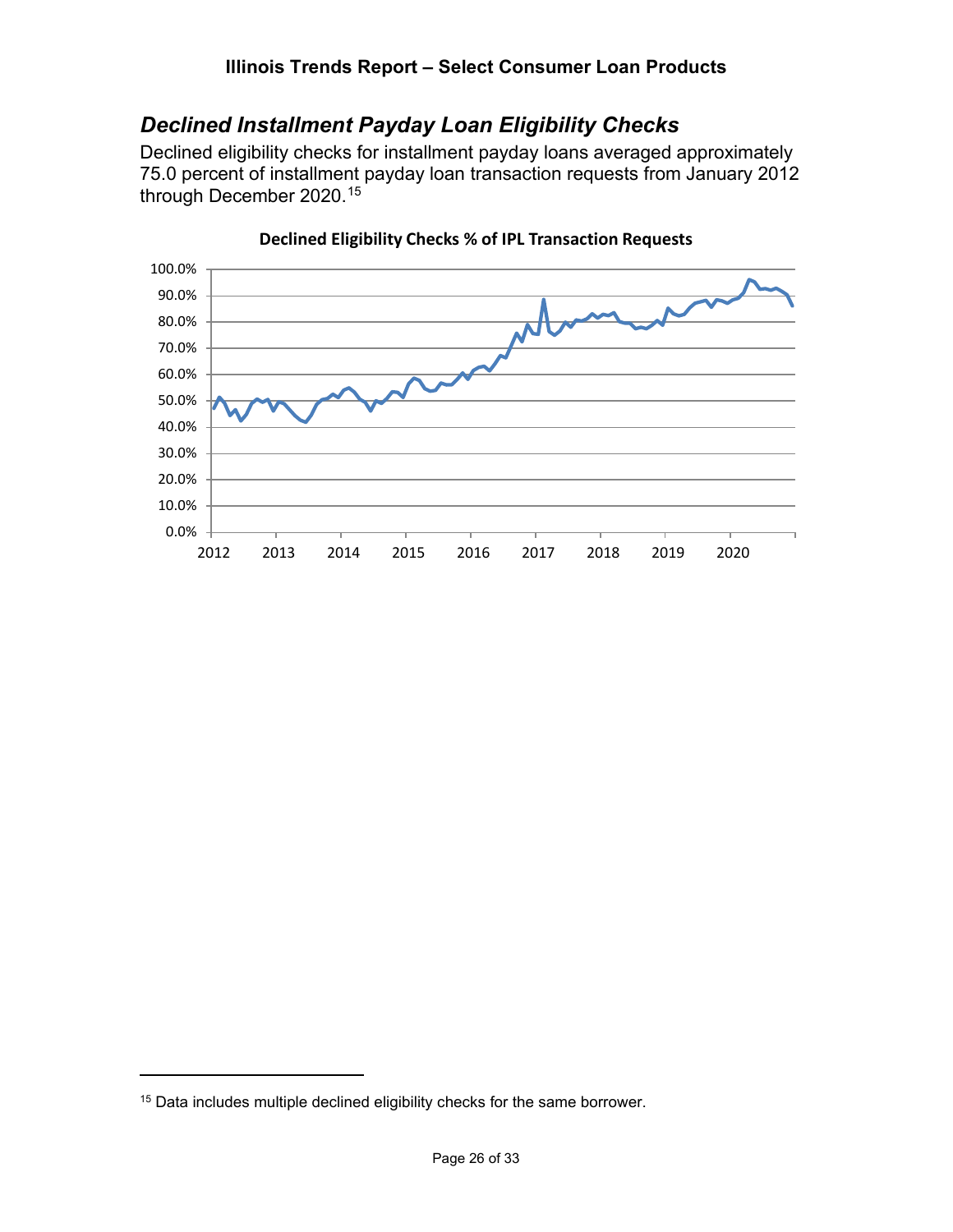# <span id="page-26-0"></span>*Ineligibility for an Installment Payday Loan[16](#page-26-1)*

The chart and table below provide annual information about the reasons for declined eligibility from January 2012 through December 2020.

|       |                | <b>Restricted by</b> | <b>Restricted by</b>   |                    |                     |              |              |
|-------|----------------|----------------------|------------------------|--------------------|---------------------|--------------|--------------|
|       | <b>Waiting</b> | Repayment            | <b>Consecutive</b>     | <b>Over Dollar</b> | <b>Two Open</b>     |              |              |
| Year  | Period         | <b>Plan</b>          | <b>Days in Product</b> | Limit              | <b>Transactions</b> | <b>Other</b> | <b>Total</b> |
| 2012  | 20,323         | 2,042                | 175,569                | 72,731             | 98,570              | 0            | 369,235      |
| 2013  | 21,379         | 1,709                | 200,529                | 38,415             | 109,156             | 0            | 371,188      |
| 2014  | 20,814         | 2,544                | 228,482                | 37,114             | 134,551             | 0            | 423,505      |
| 2015  | 16,950         | 2,087                | 269,695                | 36,857             | 169,844             | 0            | 495,433      |
| 2016  | 17,359         | 4,062                | 452,072                | 41,609             | 323,205             |              | 838,307      |
| 2017  | 26,314         | 12,666               | 751,807                | 59,291             | 591,351             | 0            | 1,441,429    |
| 2018  | 27,242         | 9,704                | 760,356                | 48,477             | 527,808             | 0            | 1,373,587    |
| 2019  | 26,940         | 9,272                | 1,279,761              | 73,705             | 777,845             | 0            | 2,167,523    |
| 2020  | 15,152         | 8,869                | 1,328,757              | 59,171             | 649,391             | 0            | 2,061,340    |
| Total | 192,473        | 52,955               | 5,447,028              | 467,370            | 3,381,721           | 0            | 9,541,547    |

#### **Total Declined Eligibility Checks by Reason**

#### **Percentage of Total Declined Eligibility Checks by Reason**

|       |                | <b>Restricted by</b> | <b>Restricted by</b> |                    |                     |              |              |
|-------|----------------|----------------------|----------------------|--------------------|---------------------|--------------|--------------|
|       | <b>Waiting</b> | Repayment            | Consecutive          | <b>Over Dollar</b> | <b>Two Open</b>     |              |              |
| Year  | Period         | <b>Plan</b>          | Days in Product      | Limit              | <b>Transactions</b> | <b>Other</b> | <b>Total</b> |
| 2012  | 5.5%           | 0.6%                 | 47.5%                | 19.7%              | 26.7%               | 0.0%         | 100.0%       |
| 2013  | 5.8%           | 0.5%                 | 54.0%                | 10.3%              | 29.4%               | 0.0%         | 100.0%       |
| 2014  | 4.9%           | 0.6%                 | 54.0%                | 8.8%               | 31.8%               | 0.0%         | 100.0%       |
| 2015  | 3.4%           | 0.4%                 | 54.4%                | 7.4%               | 34.3%               | 0.0%         | 100.0%       |
| 2016  | 2.1%           | 0.5%                 | 53.9%                | 5.0%               | 38.6%               | 0.0%         | 100.0%       |
| 2017  | 1.8%           | 0.9%                 | 52.2%                | 4.1%               | 41.0%               | 0.0%         | 100.0%       |
| 2018  | 2.0%           | 0.7%                 | 55.4%                | 3.5%               | 38.4%               | 0.0%         | 100.0%       |
| 2019  | 1.2%           | 0.4%                 | 59.0%                | 3.4%               | 35.9%               | 0.0%         | 100.0%       |
| 2020  | 0.7%           | 0.4%                 | 64.5%                | 2.9%               | 31.5%               | 0.0%         | 100.0%       |
| Total | 2.0%           | 0.6%                 | 57.1%                | 4.9%               | 35.4%               | 0.0%         | 100.0%       |

<span id="page-26-1"></span><sup>16</sup> See explanation of ineligibility categories on page 20.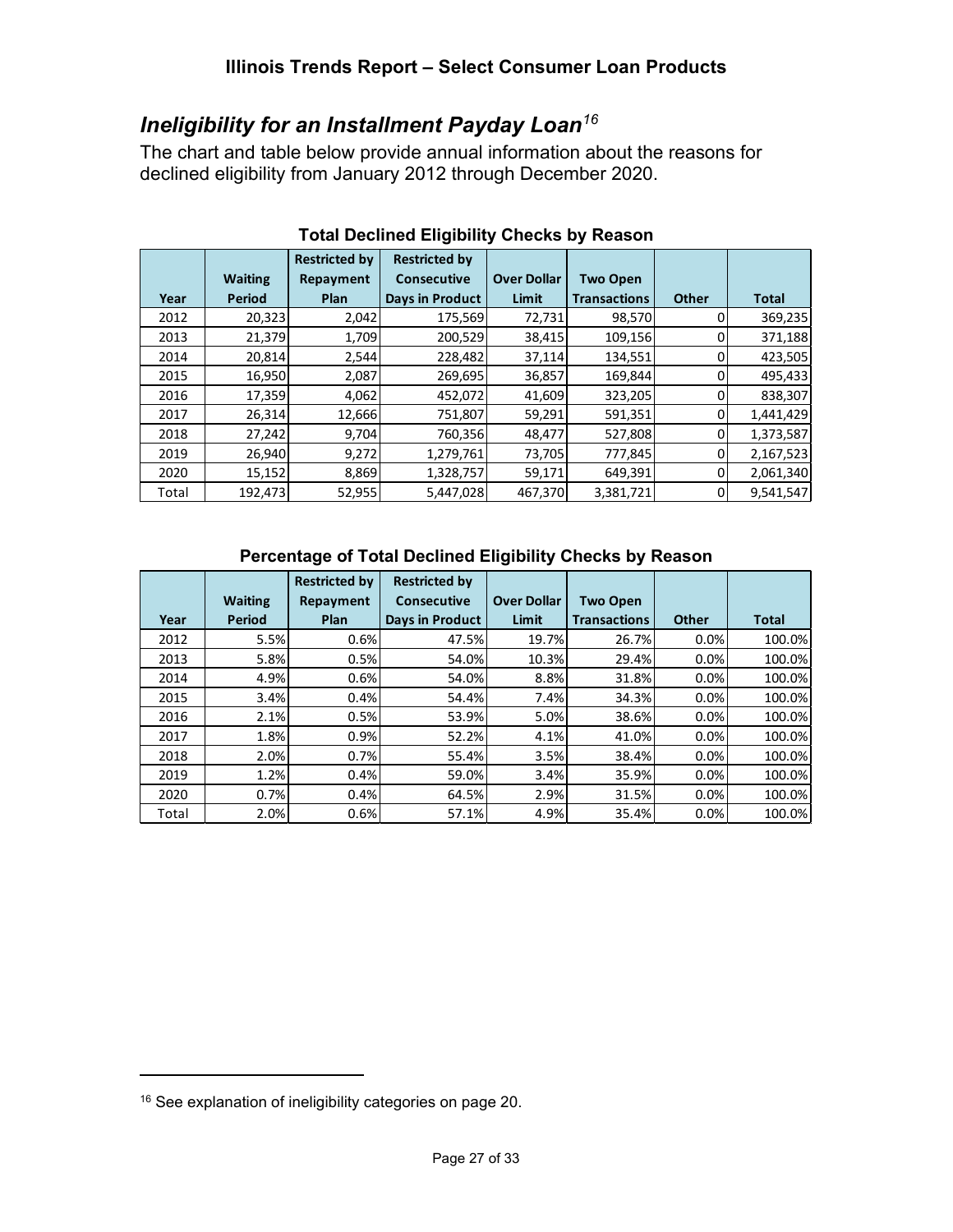# <span id="page-27-0"></span>**Title Loans**

# <span id="page-27-1"></span>*Title Loan Borrowers*

From January 2012 through December 2020, 387,604 title loan borrowers took out 670,537 title loans, or an average of 1.7 loans per borrower.

The number of unique title loan borrowers for each year is as follows:



**Unique Title Loan Borrowers per Year**

The average monthly gross income of Illinois title loan borrowers with loans reported to the database from January 2012 through December 2020 was \$2,305.39, or approximately \$27,665 annually.

The distributions of title loan borrower incomes during 2012 as well as 2016 through 2020 are shown in the table below:

|      | <b>Title Loan Borrower Annual Income</b> |               |              |  |  |  |
|------|------------------------------------------|---------------|--------------|--|--|--|
| Year | $<$ \$30 $k$                             | \$30k - \$50k | $>$ \$50 $k$ |  |  |  |
| 2012 | 72.9%                                    | 17.5%         | 9.6%         |  |  |  |
| 2016 | 70.4%                                    | 18.7%         | 10.9%        |  |  |  |
| 2017 | 68.1%                                    | 20.4%         | 11.5%        |  |  |  |
| 2018 | 64.9%                                    | 22.2%         | 12.9%        |  |  |  |
| 2019 | 62.7%                                    | 23.4%         | 13.9%        |  |  |  |
| 2020 | 62.9%                                    | 24.0%         | 13.1%        |  |  |  |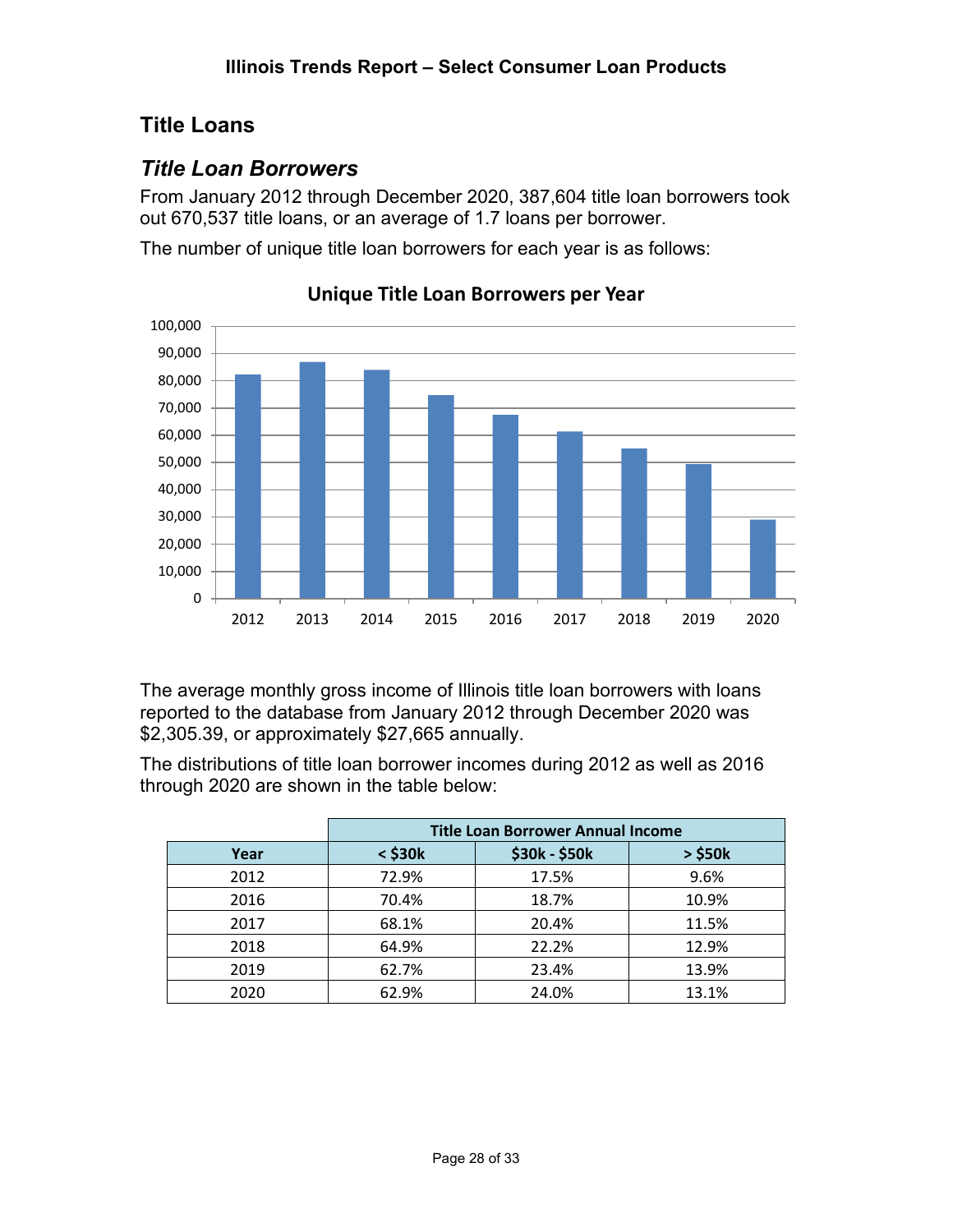# <span id="page-28-0"></span>*Title Loan Transaction Volume*

Total title loan volume from January 2012 through December 2020 was 670,537 loans, with a total advance/principal amount of \$768 million.



**Title Loan Volume per Month**

**Title Loan Volume Yearly Comparison**



| Year | <b>Average Title Loans</b><br>per Borrower |
|------|--------------------------------------------|
| 2012 | 1.2                                        |
| 2016 | 1.1                                        |
| 2017 | 1.1                                        |
| 2018 | 1.1                                        |
| 2019 | 1.1                                        |
| 2020 | 1.1                                        |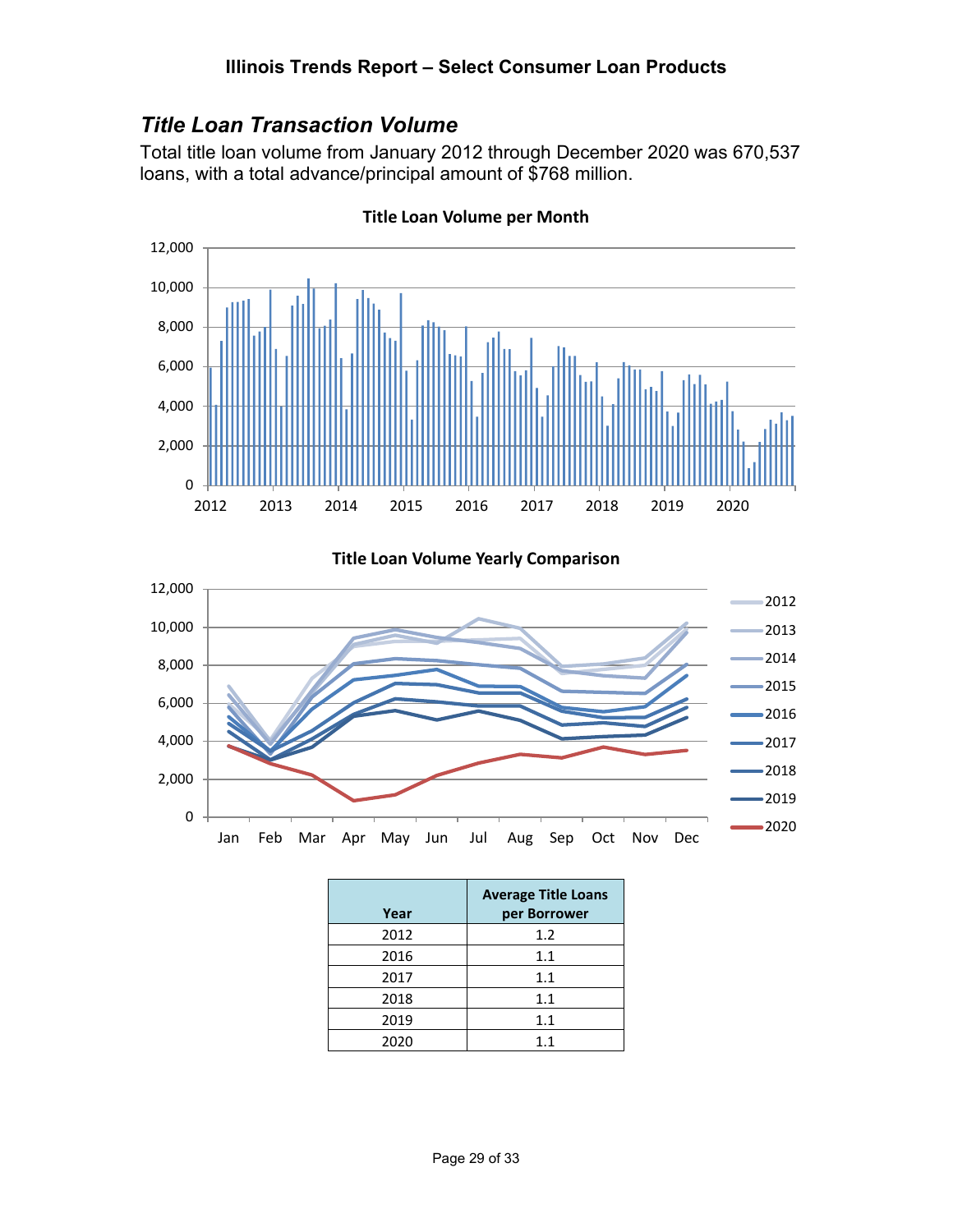# *Title Loan Transaction Volume (continued)*

Title loan transaction volume decreased at an average annual rate of 8.3 percent from January 2012 through December 2020. Annual volume information for each year is presented in the following table.

| Year | <b>Transaction</b><br>Count <sup>17</sup> | Change vs.<br><b>Prior Year</b> |
|------|-------------------------------------------|---------------------------------|
| 2012 | 96,926                                    |                                 |
| 2013 | 100,357                                   | 3.5%                            |
| 2014 | 96,047                                    | $-4.3%$                         |
| 2015 | 83,825                                    | $-12.7%$                        |
| 2016 | 75,382                                    | $-10.1%$                        |
| 2017 | 68,450                                    | $-9.2%$                         |
| 2018 | 61,506                                    | $-10.1%$                        |
| 2019 | 55,165                                    | $-10.3%$                        |
| 2020 | 32,879                                    | $-40.4%$                        |

# <span id="page-29-0"></span>*Title Loan Average Term, Advance Amount, and Finance Charge*

|      | % of Loans by Term Range |                 |              |  |  |  |
|------|--------------------------|-----------------|--------------|--|--|--|
| Year | 1 to 360 days            | 361 to 720 days | $721 + days$ |  |  |  |
| 2012 | 18.2%                    | 41.2%           | 40.6%        |  |  |  |
| 2013 | 10.6%                    | 30.5%           | 58.9%        |  |  |  |
| 2014 | 6.5%                     | 29.8%           | 63.7%        |  |  |  |
| 2015 | 6.8%                     | 27.0%           | 66.2%        |  |  |  |
| 2016 | 5.9%                     | 23.6%           | 70.5%        |  |  |  |
| 2017 | 8.6%                     | 19.0%           | 72.4%        |  |  |  |
| 2018 | 5.1%                     | 23.4%           | 71.5%        |  |  |  |
| 2019 | 4.9%                     | 14.8%           | 80.3%        |  |  |  |
| 2020 | 4.1%                     | 8.7%            | 87.3%        |  |  |  |

The title loan transactions from January 2012 through December 2020 had the following features: average term: 598.7 days; average advance amount:  $$1,145.60$ ; average total fees:  $$3,342.40$ ; and an average APR of 178%.<sup>[18](#page-29-2)</sup>

<span id="page-29-1"></span><sup>17</sup> See FN 2, *supra*, (page 8) regarding changes in the data from previous reports.

<span id="page-29-2"></span> $18$  For the purposes of this report, average APR is calculated using average loan term, amounts, and fees.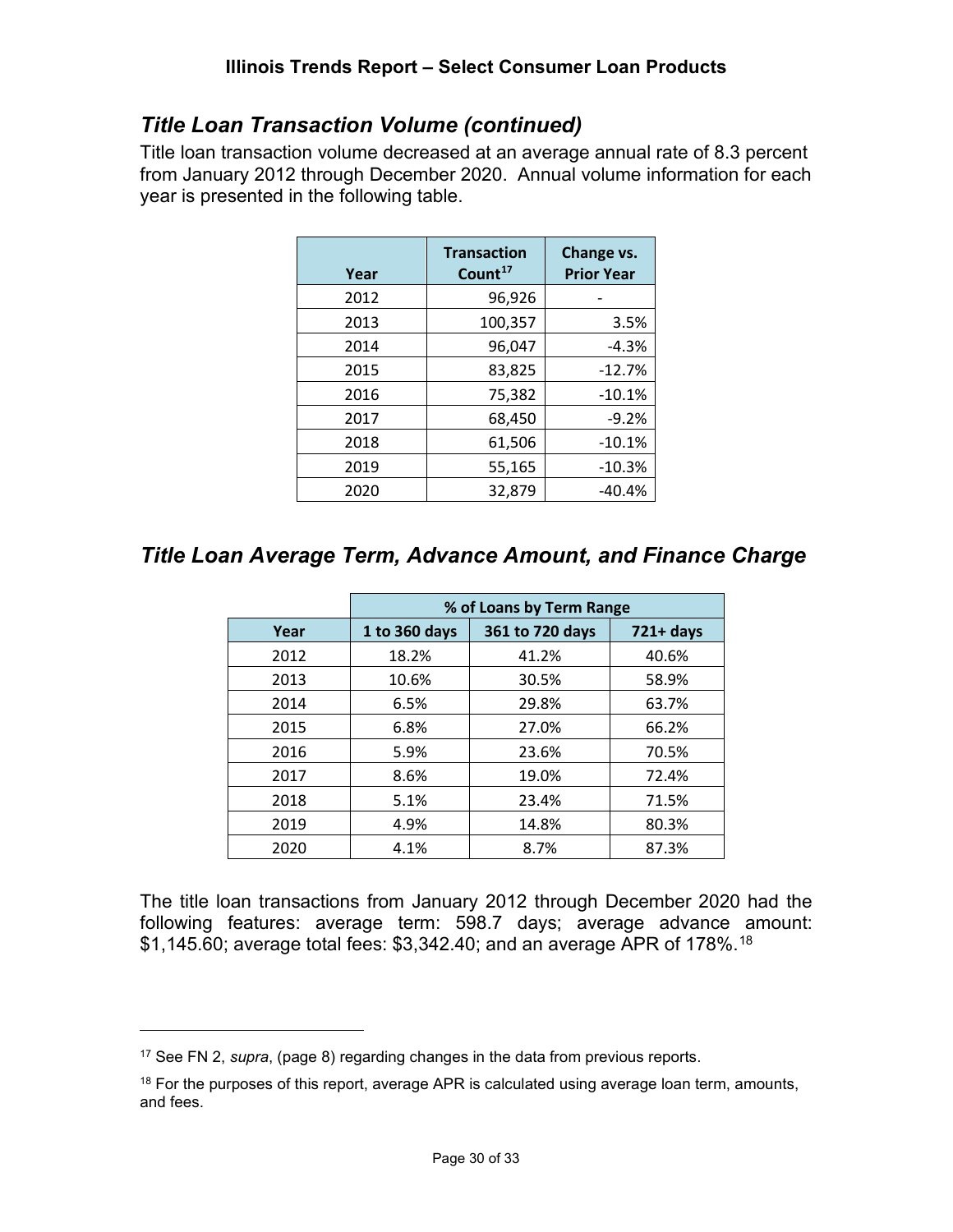# <span id="page-30-0"></span>**Small Consumer Loans**

# <span id="page-30-1"></span>*Small Consumer Loan Borrowers*

From January 2012 through December 2020, 676,482 small consumer loan borrowers took out 3,941,626 small consumer loans, or an average of 5.8 loans per borrower.

The number of unique small consumer loan borrowers for each year is as follows:



**Unique Small Consumer Loan Borrowers per Year**

The average monthly gross income of Illinois small consumer loan borrowers with loans reported to the database from January 2012 through December 2020 was \$2,817.90, or approximately \$33,815 annually.

The distributions of small consumer loan borrower incomes during 2012 as well as 2016 through 2020 are shown in the table below:

|      | <b>Small Consumer Loan Borrower Annual Income</b> |               |              |
|------|---------------------------------------------------|---------------|--------------|
| Year | $<$ \$30 $k$                                      | \$30k - \$50k | $>$ \$50 $k$ |
| 2012 | 69.2%                                             | 19.4%         | 11.4%        |
| 2016 | 56.1%                                             | 26.2%         | 17.7%        |
| 2017 | 52.9%                                             | 28.0%         | 19.2%        |
| 2018 | 50.9%                                             | 29.0%         | 20.1%        |
| 2019 | 47.2%                                             | 30.8%         | 22.0%        |
| 2020 | 44.8%                                             | 32.1%         | 23.1%        |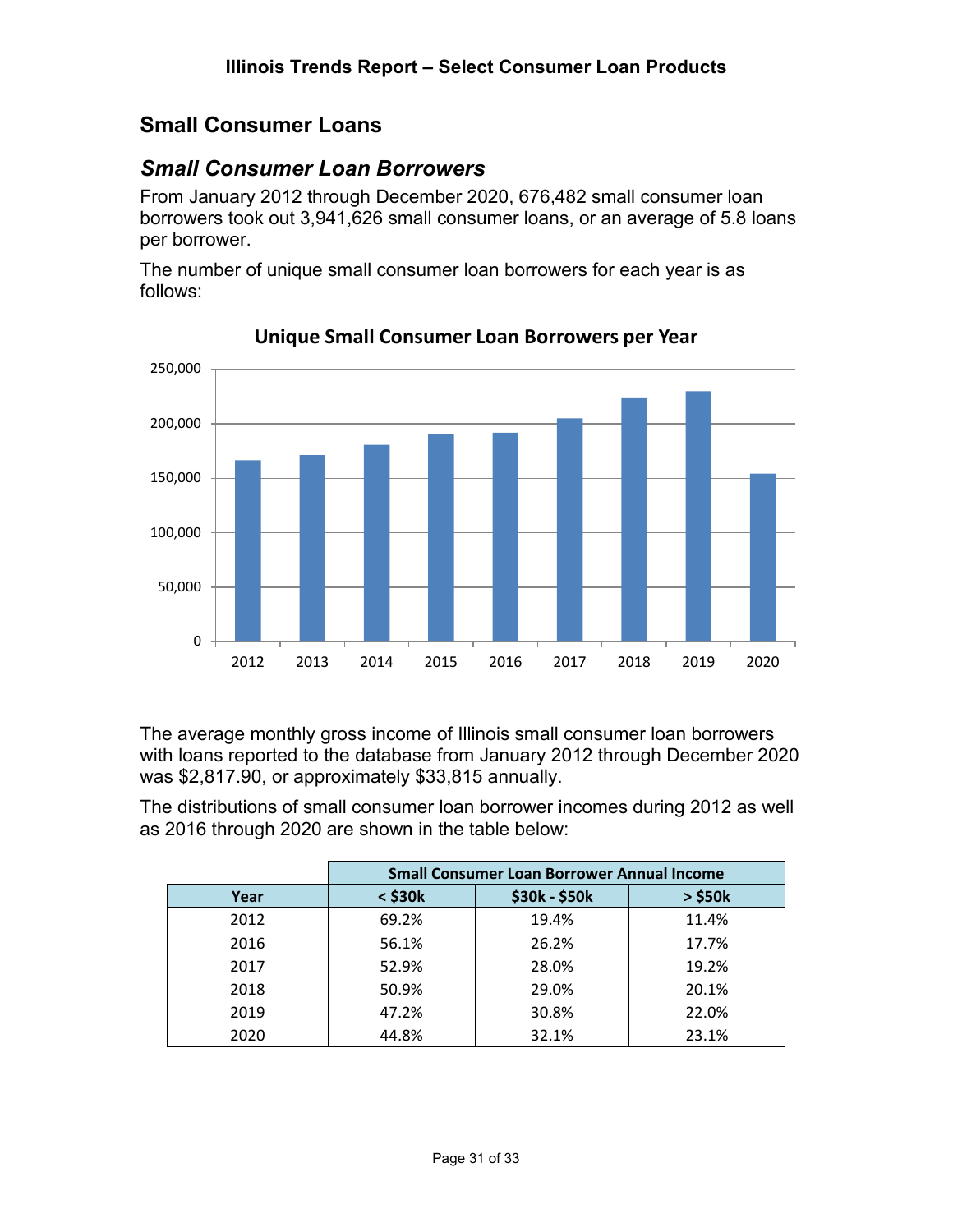# <span id="page-31-0"></span>*Small Consumer Loan Transaction Volume*

Total small consumer loan volume from January 2012 through December 2020 was 3,941,626 loans, with a total advance/principal amount of \$4.03 billion.



**Small Consumer Loan Volume per Month**

**Small Consumer Loan Volume Yearly Comparison**



| Year | <b>Average Small Consumer</b><br><b>Loans per Borrower</b> |
|------|------------------------------------------------------------|
| 2012 | 2.7                                                        |
| 2016 | 2.3                                                        |
| 2017 | 2.2                                                        |
| 2018 | 2.1                                                        |
| 2019 | 2.1                                                        |
| 2020 | 2.0                                                        |